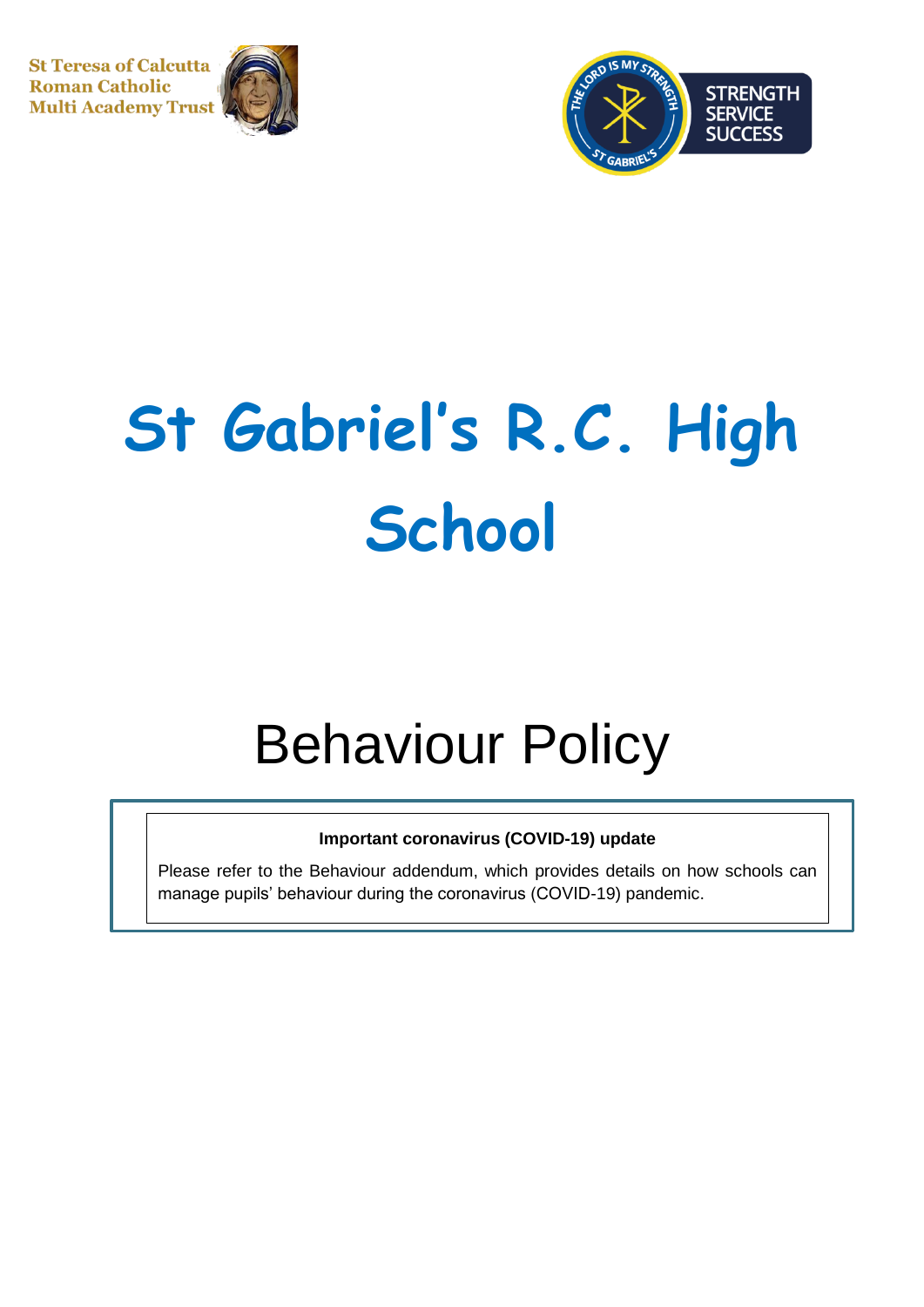# **Contents:**

# **[Statement of intent](#page-2-0)**

- 1. [Legal framework](#page-3-0)
- 2. [Roles and responsibilities](#page-3-1)
- 3. [Definitions](#page-6-0)
- 4. [Smoking and controlled substances](#page-7-0)
- 5. [Prohibited sexual harassment](#page-8-0)
- 6. [Items banned from the](#page-9-0) school premises
- 7. [Effective classroom management](#page-11-0)
- 8. [Positive relationships and approach](#page-12-0)
- 9. [The classroom environment](#page-13-0)
- 10. [Understanding behaviour](#page-13-0)
- 11. [De-escalation strategies](#page-13-1)
- 12. [Intervention](#page-14-0)
- 13. [Managing behaviour](#page-15-0)
- 14. **[Isolation rooms](#page-17-0)**
- 15. Detentions
- 16. [Behaviour off the school premises](#page-18-0)
- 17. [Staff training](#page-19-0)
- 18. [Monitoring and review](#page-3-1)

# **Appendices**

- Appendix 1 -Rewards
- Appendix 2 Uniform
- Appendix 3 Disciplinary penalties / sanctions
- Appendix 4 Detentions
- Appendix 5 Use of reasonable force
- Appendix 6 –Confiscation, screening and search
- Appendix 7– Restorative Practice.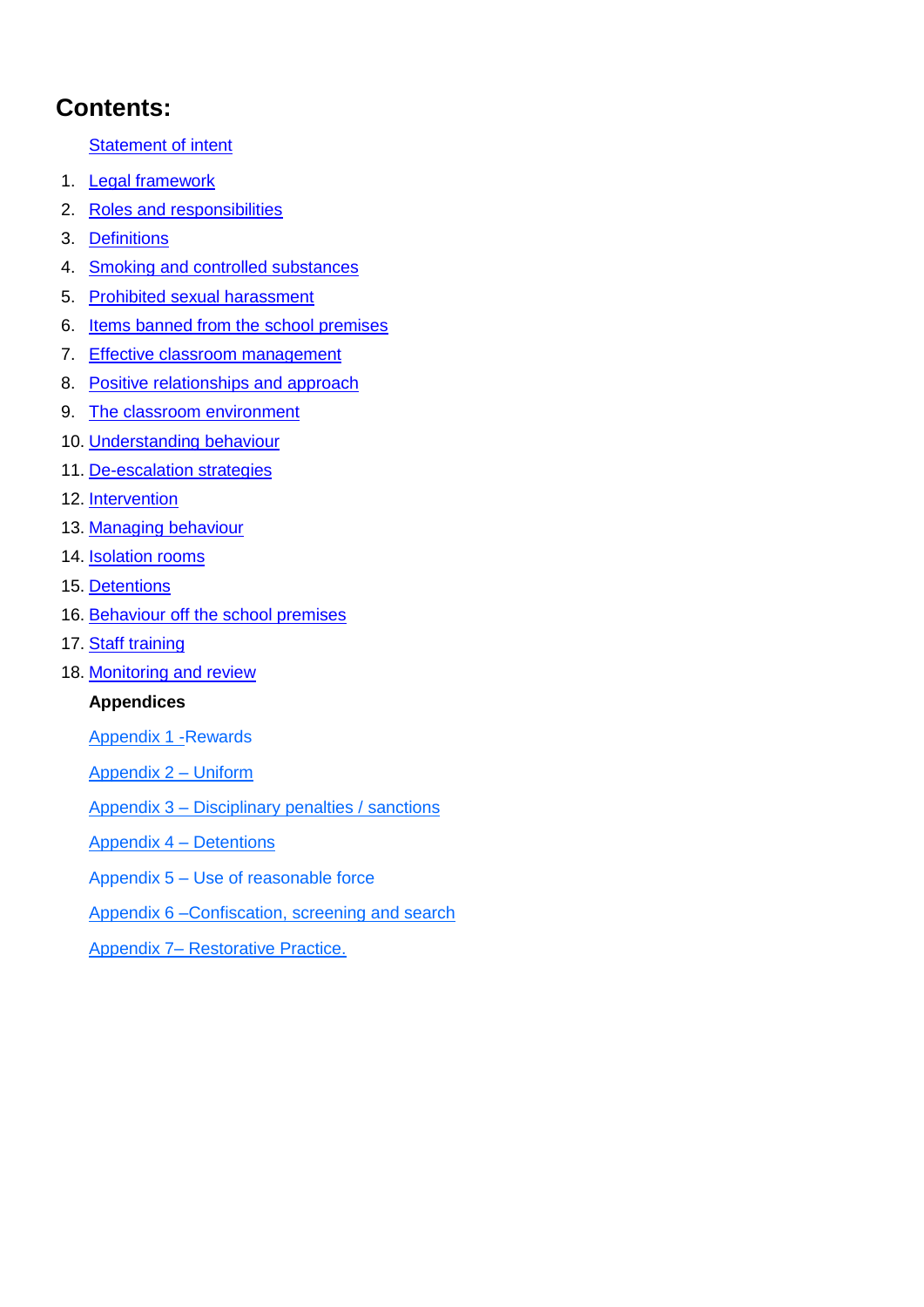# <span id="page-2-0"></span>**Statement of intent**

**St Gabriel's R.C. High School** believes that, in order to facilitate teaching and learning, acceptable behaviour must be demonstrated in all aspects of school life.

St Gabriel's Roman Catholic High School is a school community that expects and promotes behaviour which allows all of its members to work together in a spirit of our Mission Statement.

The policies and principles we adopt are guided by, and reflect our commitment to, the teachings of Jesus and the Gospel values, always having Christ at the Centre of all that we do.

The aims of our Mission Statement should permeate all aspects of our school life. The spiritual, moral, social, cultural and intellectual development of our students is the responsibility of all members of staff and is powerfully influenced by the ethos our school. A Christian learning community should provide a positive and secure environment in which development, formation and learning can occur. Therefore, it is important that our Behaviour Policy is underpinned by a system of rewards and sanctions which is based on the underlying principles of forgiveness and respect for the uniqueness of each individual.

At St Gabriel's RC High School we expect the highest standards of behaviour. Behaviour management is the responsibility of all members of staff. We take a pro-active approach to promoting positive behaviour. This means we set out to teach such skills as mutual respect, co-operation, organisational skills, listening skills, discussion skills, working independently, working with others, problem-solving and resolving conflict.

St Gabriel's RC High School's culture is based on the right to teach and the right to learn. We promote self discipline; encourage positive behaviour, respect for others, regular attendance, punctuality, and the completion of school work. We believe that in order to enable effective teaching and learning to take place, positive behaviour in all aspects of school life is necessary. We seek to create a Christian, caring, learning environment in the school.

The school acknowledges that behaviour can sometimes be the result of educational needs, mental health issues, or other needs or vulnerabilities, and will address these needs via an individualised graduated response.

The school is committed to:

- Promoting desired behaviour.
- Promoting self-esteem, self-discipline, self-regulation proper regard for authority, and positive relationships based on mutual respect.
- Ensuring equality and fair treatment for all.
- Praising and rewarding good behaviour.
- Challenging and disciplining misbehaviour.
- Providing a safe environment free from disruption, violence, discrimination, bullying and any form of harassment.
- Encouraging positive relationships with parents.
- Developing positive relationships with pupils to enable early intervention.
- A shared approach which involves pupils in the implementation of the school's policy and associated procedures.
- Promoting a culture of praise and encouragement in which all pupils can achieve.

# **The right to feel safe at all times:**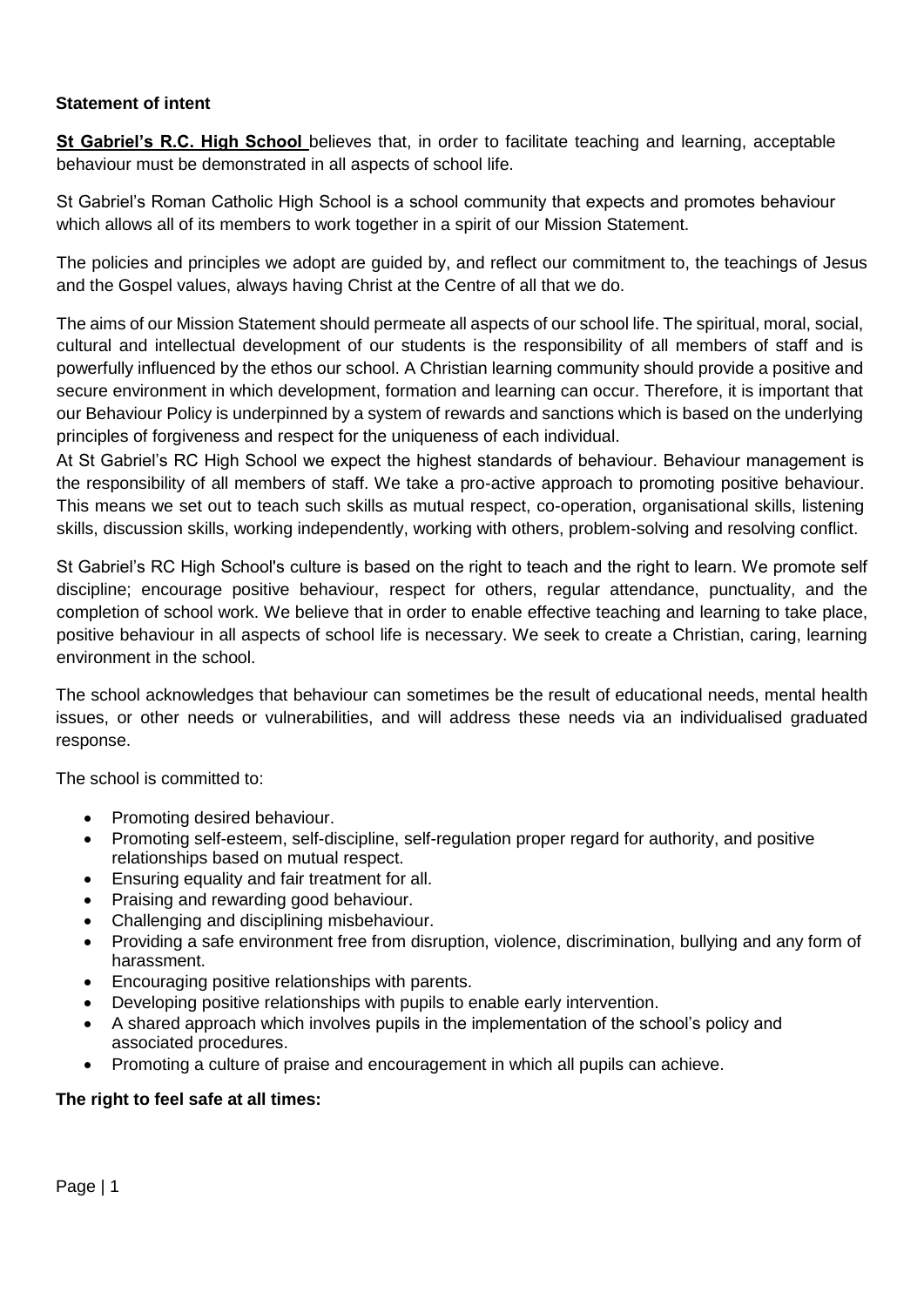All students, staff and visitors have the right to feel safe at all times in the school and free from the effects of unacceptable behaviour. There should be mutual respect between all members of the school community and the policy should help to foster this.

This policy sets out the framework of St Gabriel's approach to encouraging good behaviour known as **'Positive Discipline'.** The policy also expects students to show respect for all staff, understand and express the importance of education, and understand the impact of consequences on their future lives.

Our **Positive Discipline system** has been designed to engage students in displaying positive behaviour that will allow them to benefit fully from their education to become successful students.

# **Aims**

The aims of this policy are to:

# **Enable our students to:**

- live out the Mission statement to the best of their ability
- Stay safe and be healthy;
- Enjoy and achieve in their learning;
- Make a positive contribution;
- Access the full range of learning opportunities in a calm, positive environment;
- Develop an acceptance of responsibility for their own behaviour;
- Enable students to make the best progress possible during their time with us;
- Be positive ambassadors for the school both in and out of the school premises
- Value the rights of others and acknowledge that maintaining positive discipline within the school is a shared responsibility;
- Value St Gabriel's environment, our Positive Discipline Policy and St Gabriel's routines.

# **Enable our staff to:**

- Teach effectively;
- Promote and develop in students empathy and respect for self and others;
- Develop in students a sense of self-discipline, self-regulation and an acceptance of responsibility for their own actions;
- Initiate appropriate behaviour through their own modelling and use of effective strategies;
- Feel supported in dealing with challenging behaviour through both collective application of standards and the behaviour management infrastructure;
- Recognise and actively encourage positive behaviour;
- Work with a positive, proactive approach to behaviour management;
- Ensure the rights and responsibilities of all members of the School community are upheld;
- Apply the policy fairly and consistently and contribute to its monitoring and evaluation;
- Maintain excellent relationships with parents and carers.

# <span id="page-3-0"></span>**Legal framework**

<span id="page-3-1"></span>This policy has due regard to all relevant legislation and statutory guidance including, but not limited to, the following:

- Education Act 1996
- Education Act 2002
- Equality Act 2010
- Education and Inspections Act 2006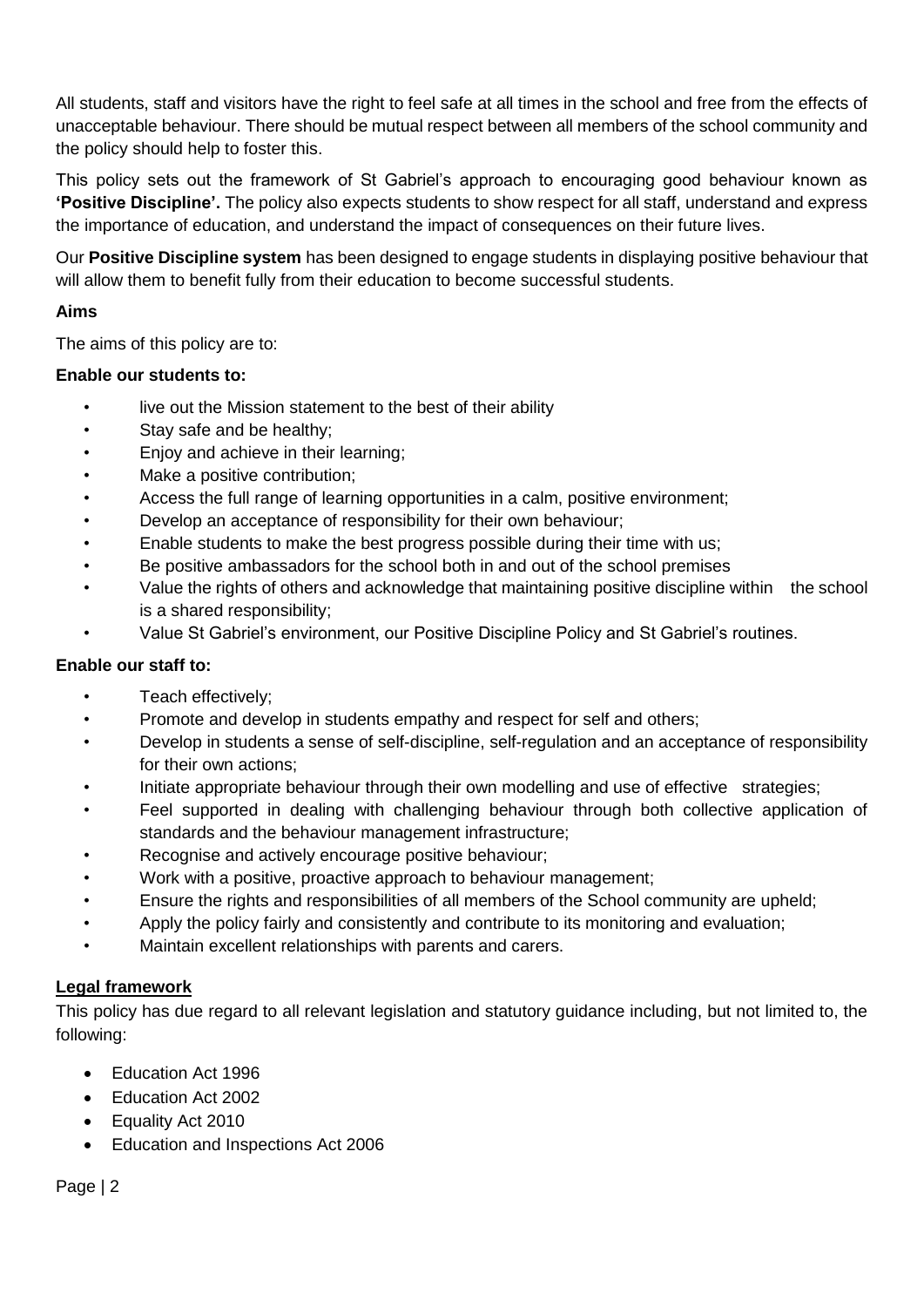- Health Act 2006
- The School Information (England) Regulations 2008
- DfE (2016) 'Behaviour and discipline in schools'
- DfE (2018) 'Sexual violence and sexual harassment between children in schools and colleges'
- DfE (2018) 'Mental health and behaviour in schools'
- DfE (2015) 'Special educational needs and disability code of practice: 0 to 25 years'
- DfE (2013) 'Use of reasonable force'
- Voyeurism (Offences) Act 2019

This policy operates in conjunction with the following school policies:

- Pupil Code of Conduct
- Anti-Bullying Policy: Pupils
- Social, Emotional and Mental Health (SEMH) Policy
- Special Educational Needs and Disabilities (SEND) Policy
- Child Protection and Safeguarding Policy
- Exclusion Policy
- Drug and Alcohol Policy
- Positive Handling Policy
- Complaints Procedures Policy
- Searching, Screening and Confiscation Policy

# **Roles and responsibilities**

The governing board has overall responsibility for:

- The monitoring and implementation of this policy and of the behaviour procedures at the school. This includes the policy's effectiveness in addressing any SEMH-related drivers of poor behaviour.
- Ensuring that this policy, as written, does not discriminate on any grounds, including, but not limited to, age, disability, gender reassignment, gender identity, marriage and civil partnership, race, religion or belief, sex and sexual orientation.
- Promoting a whole-school culture where calm, dignity and structure encompass every space and activity.
- Handling complaints regarding this policy, as outlined in the school's Complaints Procedures Policy.

The headteacher is responsible for:

- Establishing the standard of behaviour expected by pupils at the school.
- Determining the school rules and any disciplinary sanctions for breaking the rules.
- The day-to-day implementation of this policy.
- Publishing this policy and making it available to staff, parents and pupils at least once a year.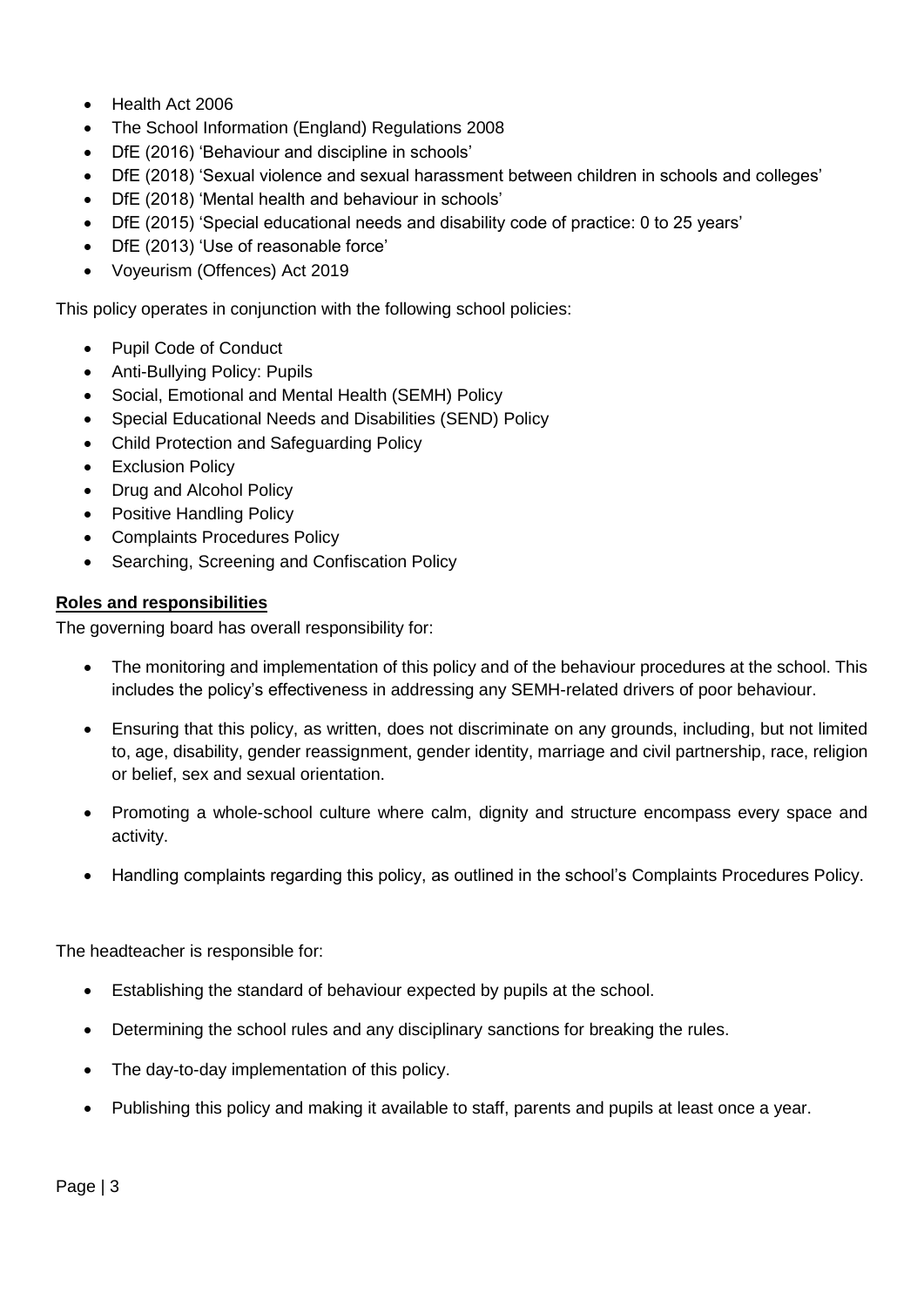• Reporting to the governing board on the implementation of this policy, including its effectiveness in addressing any SEMH-related issues that could be driving disruptive behaviour.

# The Pastoral Team is responsible for:

- Overseeing the whole-school approach to mental health, including how this is reflected in this policy, how staff are supported with managing pupils with SEMH-related behavioural difficulties, and how the school engages pupils and parents with regards to the behaviour of pupils with SEMH difficulties.
- Collaborating with the SENCO, headteacher and governing board, as part of the SLT, to outline and strategically develop behavioural and SEMH policies and provisions for the school.
- Referring pupils with SEMH-related behavioural difficulties to external services, e.g. specialist children and young people's mental health services (CYPMHS), to receive additional support where required. Liaising with other schools, educational psychologists, health and social care professionals, and independent or voluntary bodies.
- Overseeing the outcomes of interventions on pupils' behaviour, education and overall wellbeing. Including maintenance of standards, uniform expectations, behaviour outside of lessons. Review of student attendance and punctuality and considering cross curricular issues that may emerge.
- Liaising with parents of pupils with any behavioural difficulties, where appropriate.
- Work closely with Middle Leadership team to ensure behavioural barriers are addressed and removed to allow pupil full academic potential to be met.

The SENCO is responsible for:

- Collaborating with the governing board, headteacher and the mental health lead, as part of the SLT, to determine the strategic development of behavioural and SEMH policies and provisions in the school.
- Undertaking day-to-day responsibilities for the successful operation of the behavioural and SEMH policies to support pupils with SEND.
- Supporting subject teachers in the further assessment of a pupil's strengths an areas for improvement and advising on the effective implementation of support.
- Leading CPD on any SEND issues that may impact on behaviour.

Teaching staff are responsible for:

- Being aware of the signs of any SEND that may lead to behavioural difficulties.
- Planning to ensure the curriculum is accessible to any pupils with SEND behavioural difficulties in collaboration with parents, the SENCO and, where appropriate, the pupils themselves.
- Setting high expectations for every pupil and aiming to teach them the full curriculum, whatever the prior attainment.
- Being responsible and accountable for the progress, climate for learning and uphold behavioural standards within their class, create a mutual respectful environment.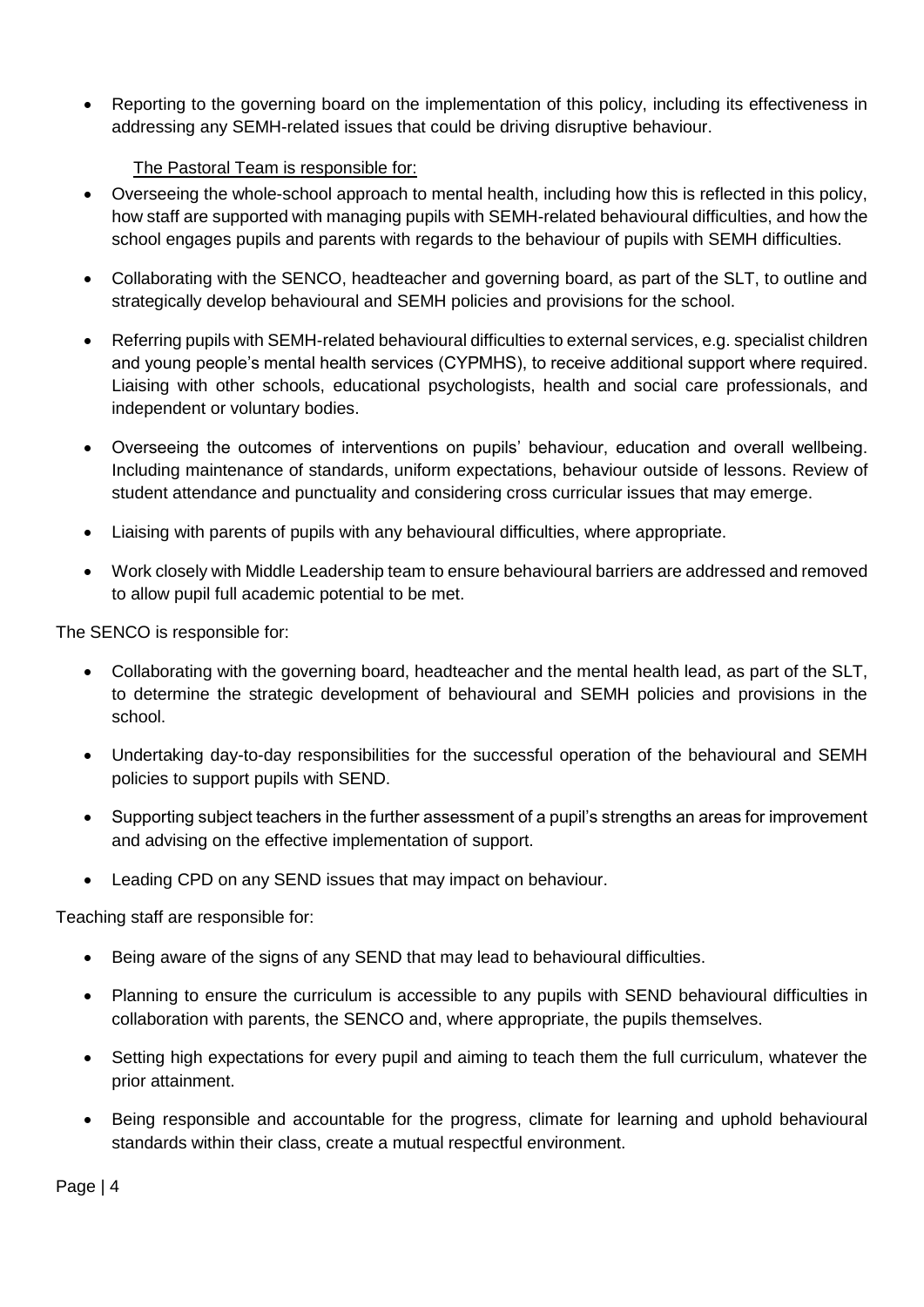All members of staff, volunteers and support staff are responsible for:

- Adhering to this policy and ensuring that all pupils do too, including in none directed times.
- Promoting a supportive and high-quality learning environment, and for modelling high levels of behaviour and unconditional positive regard.
- As authorised by the headteacher, disciplining pupils who display poor levels of behaviour. This responsibility includes the power to discipline pupils even when they are not in school or in the charge of a member of staff.

Pupils are responsible for:

- Their own behaviour both inside, around school and whilst being recognisable as a member of St Gabriel's out in the wider community.
- Reporting any unacceptable behaviour to a member of staff.

Parents are responsible for the behaviour of their child(ren) inside and outside of school.

# <span id="page-6-0"></span>**Definitions**

For the purpose of this policy, the school defines "serious unacceptable behaviour" as any behaviour which may cause harm to oneself or others, damage the reputation of the school within the wider community, and/or any illegal behaviour, including, but not limited to, the following:

- **Discrimination** not giving equal respect to an individual on the basis of age, disability, gender reassignment, marriage and civil partnership, pregnancy and maternity, race, religion or belief, sex, and sexual orientation
- **Harassment**  behaviour towards others which is unwanted, offensive and affects the dignity of the individual or group of individuals
- **Vexatious behaviour** deliberately acting in a manner so as to cause annoyance or irritation or false allegations.
- **Bullying** a type of harassment which involves personal abuse or persistent actions which humiliate, intimidate, frighten or demean the individual refer to appendix ….
- **Cyberbullying** the use of electronic communication to bully a person, typically by sending messages of an intimidating or threatening nature
- **Derogatory Language**  expressing a negative or disrespectful feeling, idea or word. A low opinion or lack of respect to someone or something. The use of criticism, hostility or disregard.
- Possession of legal or illegal drugs, alcohol or tobacco
- Possession of banned items
- Truancy
- Refusing to comply with disciplinary sanctions
- Theft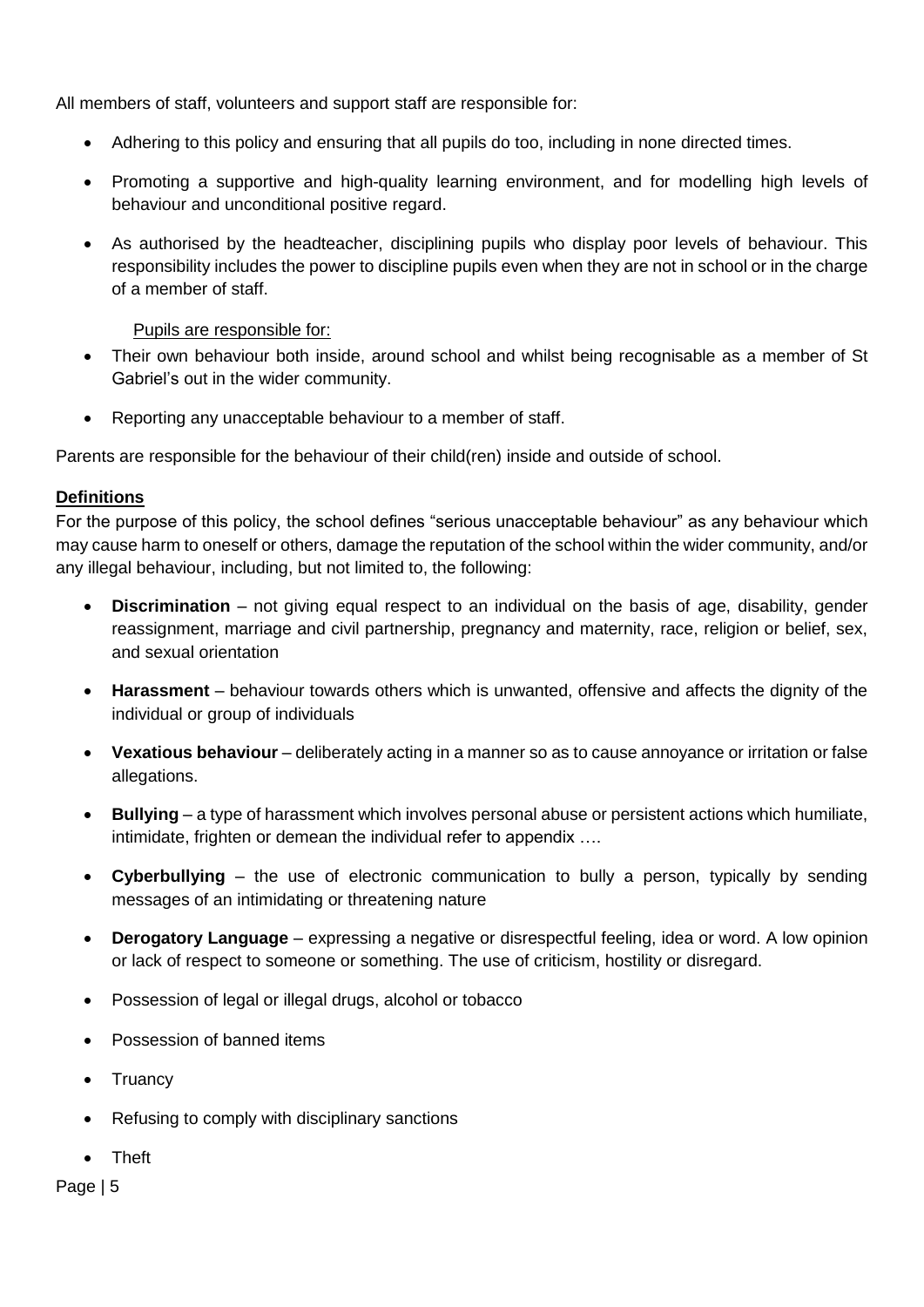- Swearing, racist remarks or threatening language
- Fighting or aggression

For the purpose of this policy, the school defines "low-level unacceptable behaviour" as any behaviour which may disrupt the education of the perpetrator and/or other pupils, including, but not limited to, the following:

- Lateness
- Low-level disruption and talking in class
- Failure to complete classwork
- **Rudeness**
- Lack of correct equipment
- Refusing to complete homework, incomplete homework, or arriving at school without homework
- Use of mobile phones without permission

"Challenging behaviour" is defined as:

- Bringing the school into disrepute including fighting, derogatory language, anti-social behaviour, including on the journey to and from school, whilst identifiable to school.
- Disruption on public transport
- Graffiti
- Discriminative abuse
- Verbal abuse
- **Bullying**
- Persistent disobedience or destructive behaviour
- Extreme behaviour, e.g. violence, running away from school, vandalism
- Any behaviour that threatens safety or presents a serious danger
- Any behaviour that seriously inhibits the learning of pupils
- Any behaviour that requires the immediate attention of a staff member

# <span id="page-7-0"></span>**Smoking and controlled substances**

In accordance with part 1 of the Health Act 2006, this school is a smoke-free environment. This includes all buildings, out-buildings, playgrounds, playing fields and sheltered areas.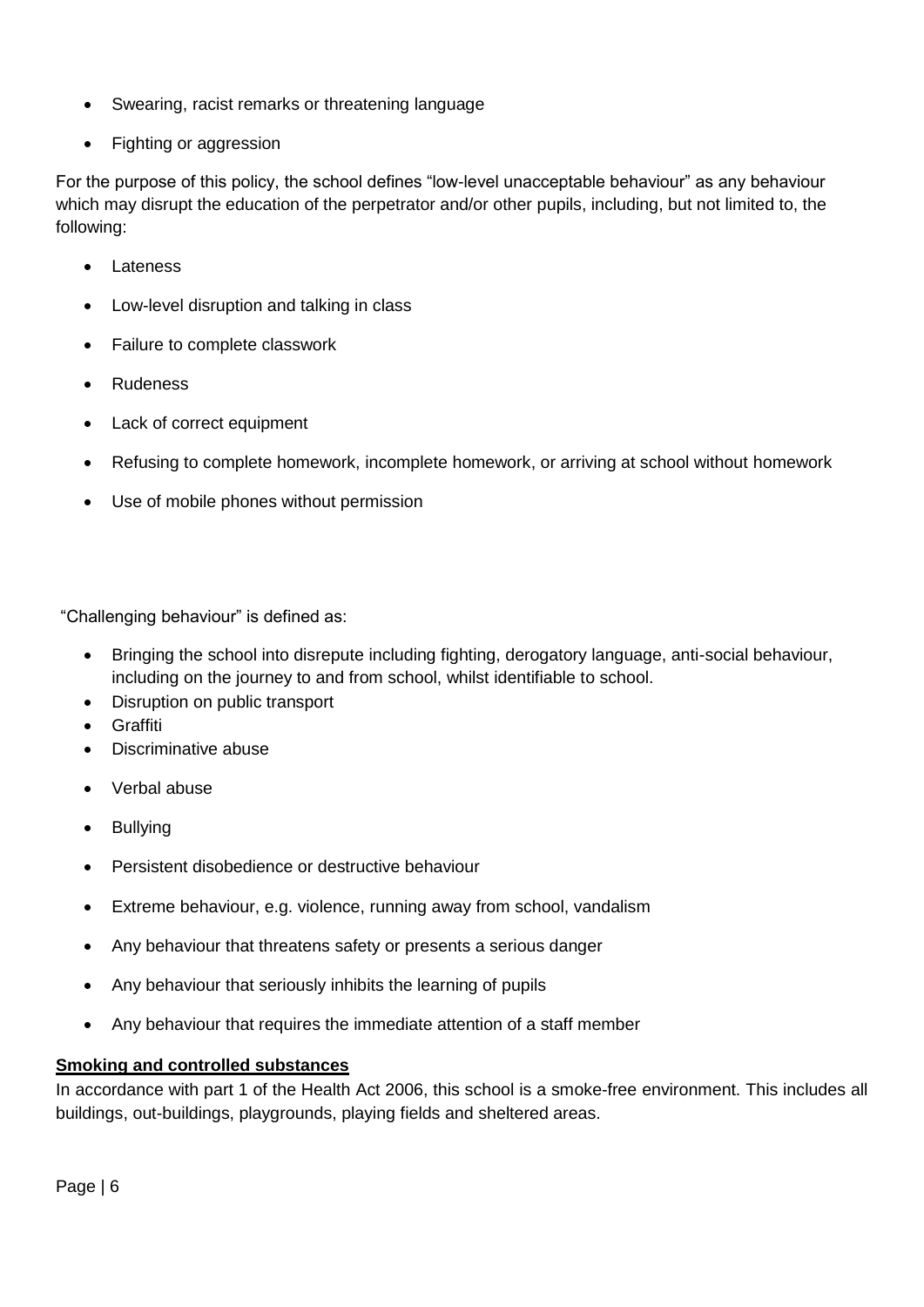Parents, visitors and staff are instructed not to smoke on school grounds and should avoid smoking in front of pupils and/or encouraging pupils to smoke.

Pupils are not permitted to bring smoking materials or nicotine products to school. This includes, but is not limited to, cigarettes, e-cigarettes, lighters, matches or pipes.

In the interest of health and hygiene, the school requests that people refrain from smoking outside the school gates.

The school has a zero-tolerance policy on illegal drugs and legal highs. Pupils and staff are required to follow the school's Drug and Alcohol Policy.

Following the identification and confiscation of a controlled substance, the staff member will seal the sample in a plastic bag and include details of the date and time of the confiscation and any witnesses present.

The staff member will store the sample in Main School Safe.

The incident will be reported to the police immediately. The police will then collect the sample and deal with it in line with their agreed protocols.

The school will not hesitate to name the pupil from whom the drugs were taken to the police, and a full incident report will be completed.

Any further measures will be undertaken in line with the school's Child Protection and Safeguarding Policy.

Where controlled substances are found on school trips away from the school premises, the parents of the pupil, as well as the local police, will be notified.

# <span id="page-8-0"></span>**Prohibited sexual harassment**

The school prohibits all forms of sexual discrimination including sexual harassment, gender-based bullying and sexual violence.

Types of conduct that are prohibited in the school and may constitute sexual harassment under this policy include, but are not limited to, the following:

- Unwelcome sexual flirtations or propositions, invitations or requests for sexual activity
- Sexual comments, such as making lewd comments or sexual remarks about clothing and appearance, and calling someone sexualised names
- Sexual "jokes" or taunting, threats, verbal abuse, derogatory comments or sexually degrading descriptions
- Unwelcome communication that is sexually suggestive, degrading or implies sexual intentions, including written, verbal, online, etc.
- Physical behaviour, such as deliberately brushing against, grabbing, massaging or stroking an individual's body
- Taking, displaying, or pressuring individuals into taking photos of a sexual nature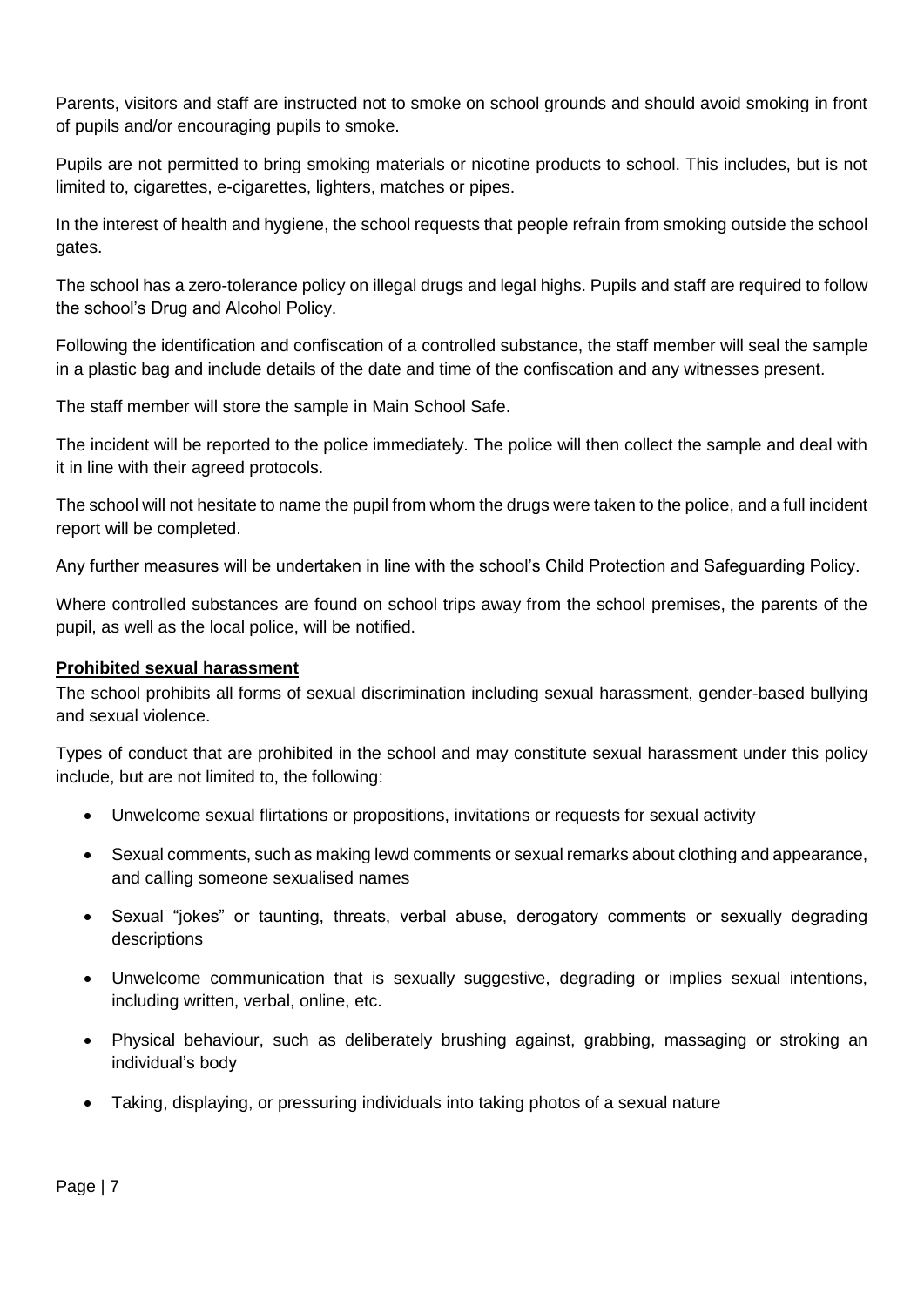- Exposing, or causing exposure of, underclothing, genitalia, or other body parts that are normally covered by an individual, through means including, but not limited to, mooning, streaking, "up skirting", "down blousing", or flashing
- Purposefully cornering or hindering an individual's normal movements
- Engaging in the improper use of school-owned devices and the internet including, but not limited to, the following:
- Accessing, downloading or uploading pornography
- Sharing pornography via the internet or email
- Creating or maintaining websites with sexual content
- Participating in sexual discussions through email, chat rooms, instant messaging, social media, mobile phone or tablet apps, or any other form or electronic communication

The school will respond promptly and appropriately to any sexual harassment complaints in line with the Child Protection and Safeguarding Policy; appropriate steps will be taken to stop the harassment and prevent any reoccurrence.

Discipline for incidents of sexual harassment will be determined based on the nature of the case, the ages of those involved and any previous related incidents.

The school will address the effects of harassment and will provide counselling services for victims, or academic support services if the harassment has affected performance.

# <span id="page-9-0"></span>**Items banned from the school premises**

The following items are banned from the school premises:

- Fire lighting equipment:
	- Matches, lighters, etc.
- Drugs and smoking equipment:
	- Cigarettes
	- Tobacco
	- Cigarette papers
	- Electronic cigarettes (e-cigs)
	- Alcohol
	- Solvents
	- Any form of illegal drugs
	- Any other drugs, except medicines covered by the prescribed medicines procedure
- Weapons and other dangerous implements or substances: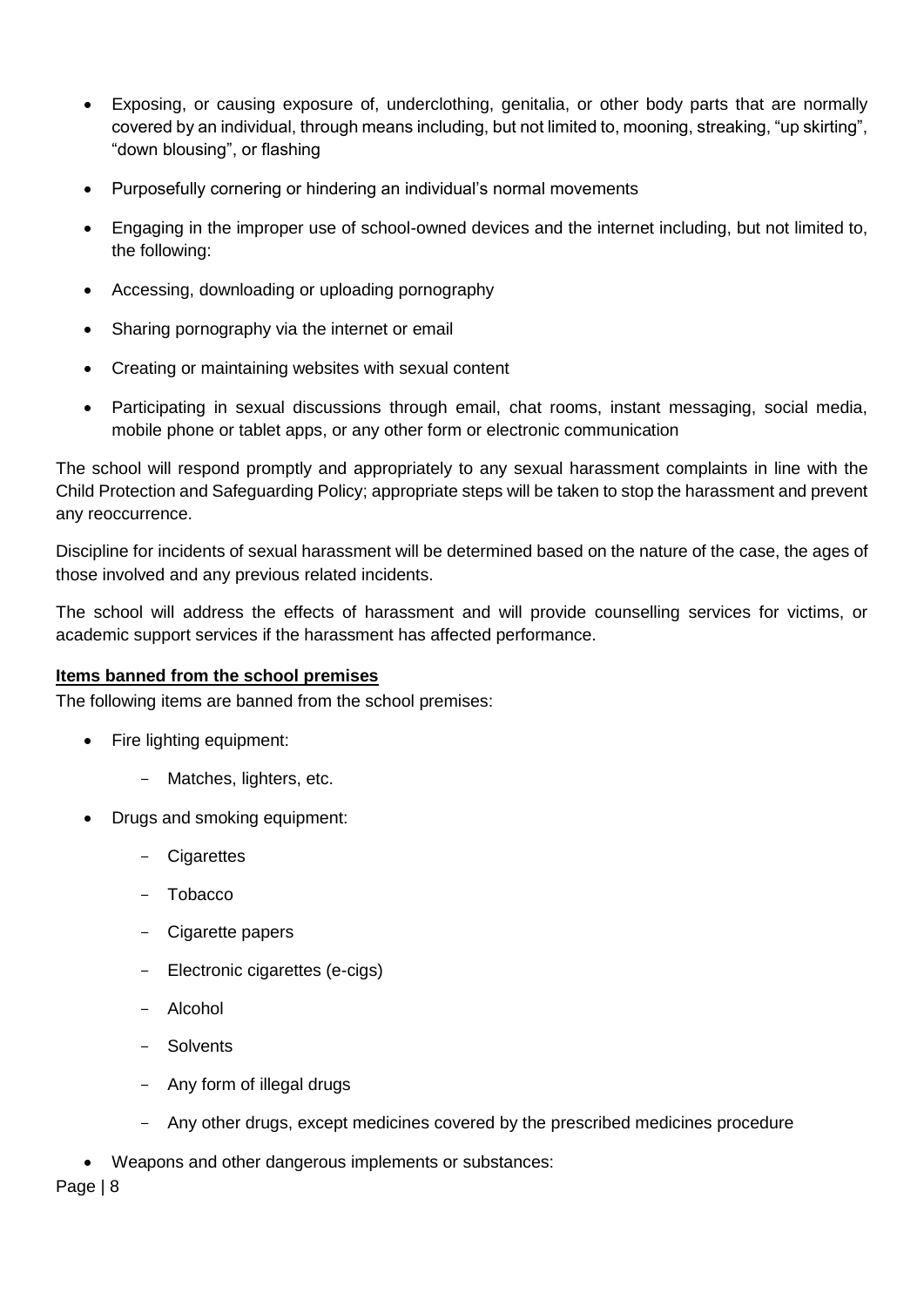- **Knives**
- **Razors**
- **Catapults**
- Guns (including replicas and BB guns)
- Laser pens
- Knuckle dusters and studded arm bands
- Whips or similar items
- Pepper sprays and gas canisters
- Fireworks
- Dangerous chemicals
- Offensive materials (i.e. pornographic, homophobic, racist, etc.)
- Other items:
	- Liquid correction fluid
	- Chewing gum
	- Caffeinated energy drinks
	- Aerosols including deodorant and hair spray

All members of staff can use their power to search without consent for any of the items listed above. Including the use of a detection wand.

Searches will be conducted by a same-sex member of staff, with another same-sex staff member as a witness, unless there is a risk that serious harm will be caused to any person(s) if the search is not done immediately, and it is not practicable to summon another member of staff.

Staff members may instruct a pupil to remove outer clothing, including hats, scarves, boots and coats.

A pupil's possessions will only be searched in the presence of the pupil and another member of staff, unless there is a risk that serious harm will be caused to any person(s) if the search is not done immediately, and it is not practicable to summon another member of staff.

A staff member carrying out a search can confiscate anything upon which they have reasonable grounds to suspect is a prohibited item.

The school is not liable for any damage to, or loss of, any confiscated item.

The police will be contacted if any weapons, knives, illegal substances and extreme or child pornography are discovered by a member of staff.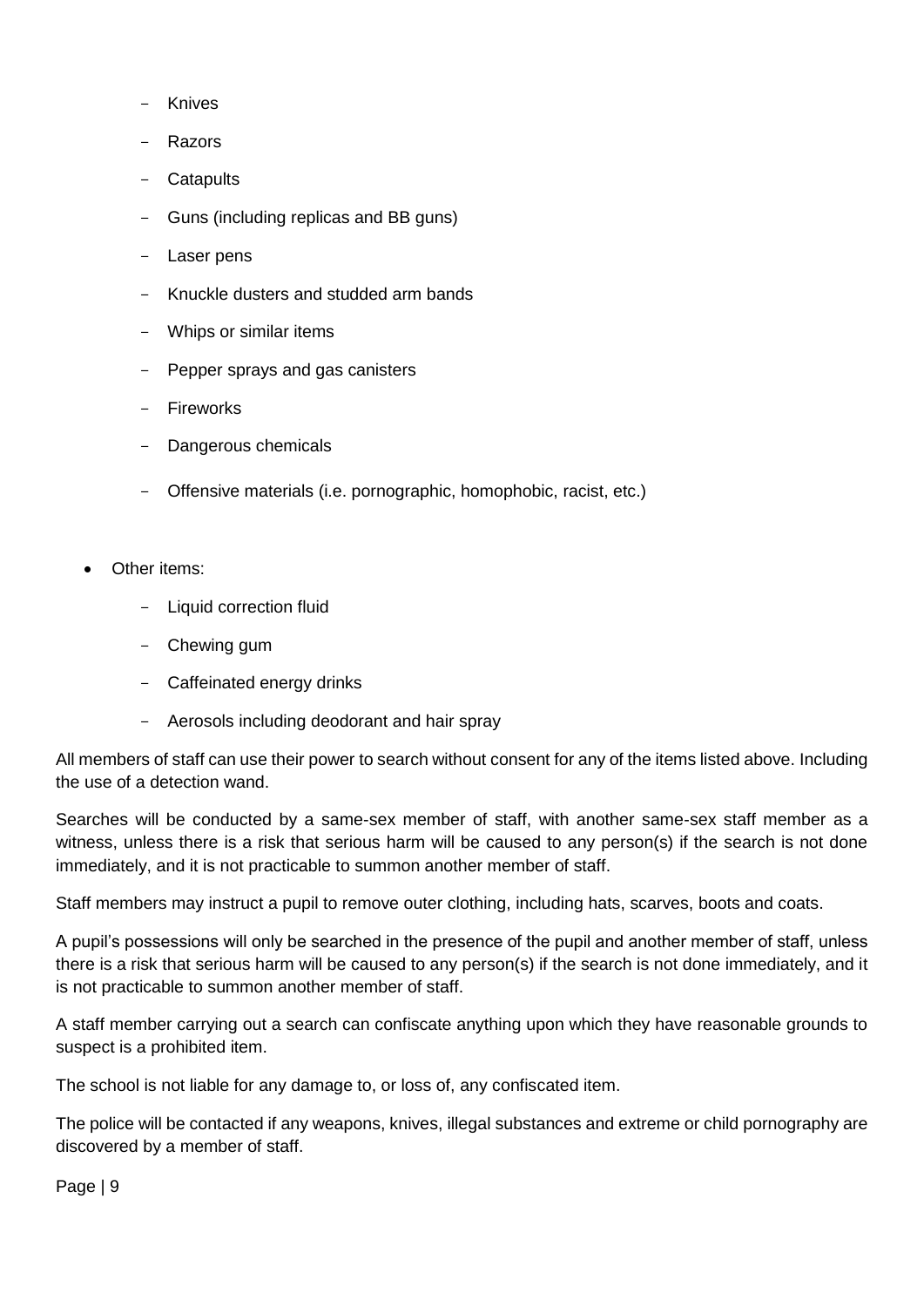For all other items, it is at the discretion of the member of staff to decide if, and when, an item will be returned to a pupil.

Parents will be informed of any confiscated item and may be required to collect the item (unless the item relates to alcohol, illegal drugs or tobacco), from the school office.

The headteacher will always be notified when any banned item is confiscated.

Staff will follow the provisions outlined in the school's Searching, Screening and Confiscation Policy when conducting searches and confiscating items.

# <span id="page-11-0"></span>**Effective classroom management**

The school understands that well-managed classrooms:

- Start the year with clear sets of rules and routines that are understood by all pupils.
- Establish agreed rewards and positive reinforcements.
- Establish sanctions for misbehaviour.
- Establish clear responses for handling behavioural problems.
- Encourage respect and development of positive relationships and demonstrating unconditional positive regard.
- Make effective use of the physical space available.
- Have well-planned lessons with a range of activities to keep pupils stimulated.

Subject to reasonable adjustments, e.g. those made for pupils whose SEND may affect their behaviour, pupils will be expected to follow the school Pupil Code of Conduct which requires pupils to:

- Conduct themselves around the school premises in a safe, sensible and respectful manner.
- Arrive to lessons on time and fully prepared.
- Follow reasonable instructions given by staff without challenge.
- Behave in a reasonable and polite manner towards all staff and pupils.
- Show respect for the opinions and beliefs of others.
- Complete classwork as requested.
- Hand in homework at the time requested.
- Report unacceptable behaviour, including bullying of others, use of derogatory language
- Show respect for the school environment, including no graffiti, damage to buildings or littering.

# **Rewards**

Academic progress, effort alongside excellent behaviour will be recognised. The school understands that when rewards are used following certain behaviour, pupils are more likely to model the same behaviour again. For rewards to be effective, the school recognises that they need to be:

- **Immediate** immediately rewarded following good behaviour.
- **Consistent** consistently rewarded to maintain the behaviour.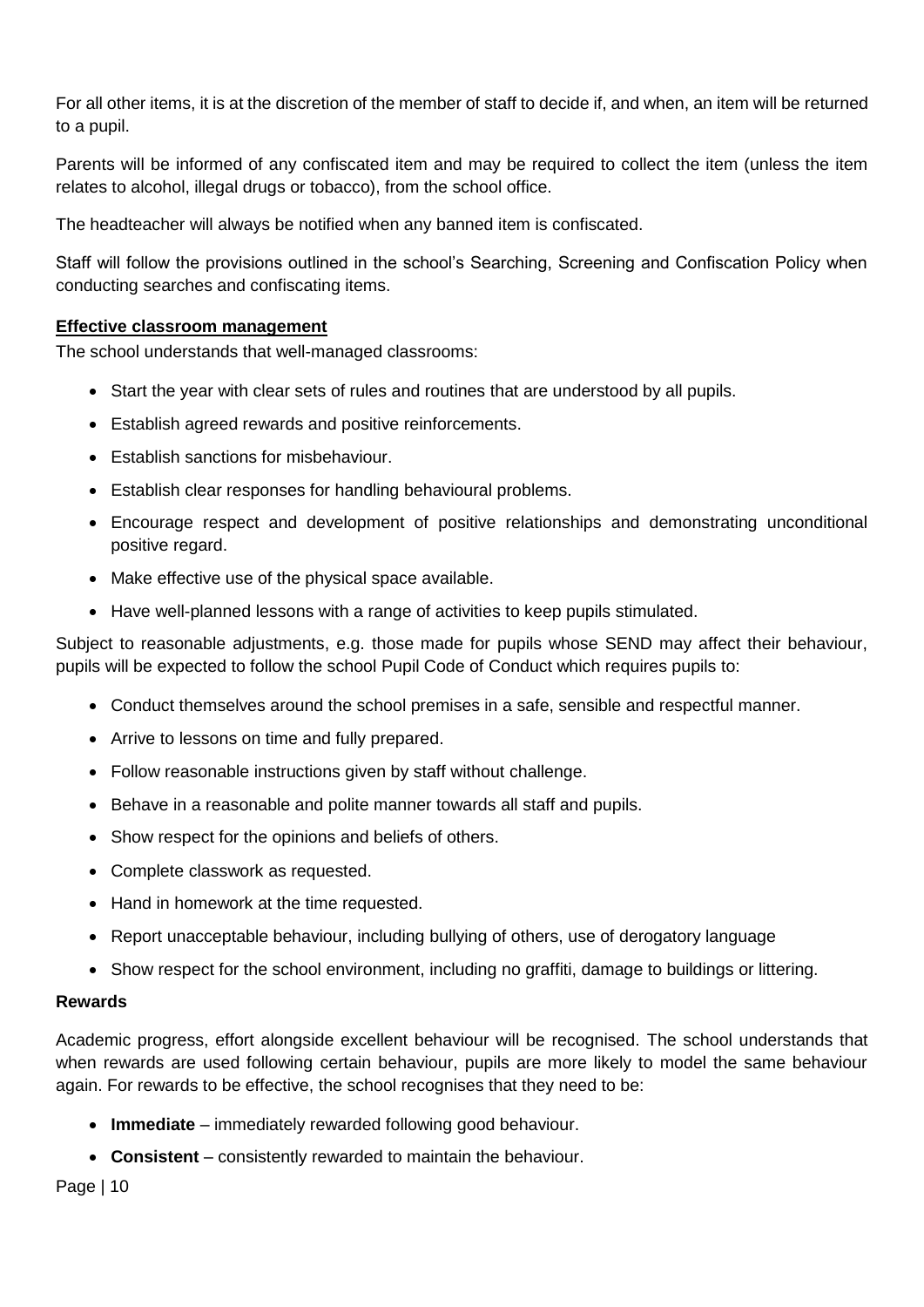- **Achievable** keeping rewards achievable to maintain attention and motivation.
- **Fair** making sure all pupils are fairly rewarded

The school uses three different categories of rewards – these are:

- **Social** praise and recognition, e.g. a positive phone call or email home.
- **Physical** material rewards, e.g. tokens, stickers or certificates.
- **Activity** activity-based rewards e.g. enrichment activities

Teachers may implement different types of rewards as they see fit with approval from the headteacher; however, as a general rule, the following rewards are used:

- Tokens and stickers
- Raffle tickets
- Certificates
- Positions of responsibility, e.g Subject ambassadors
- Class celebrations
- Phone calls and emails home
- Special privilege

# <span id="page-12-0"></span>**Positive relationships and approach**

Positive teacher-pupil relationships are key to combatting challenging behaviour. The school focusses heavily on forming these relationships in line with appendix 8, staff should engage in restorative practice, to allow teachers to understand their pupils and create a strong foundation from which behavioural change can take place.

Teachers will enforce a number of strategies to establish positive relationships with their pupils – these may include:

- Welcoming pupils as they enter the classroom.
- Ensuring pupils understand what is expected of them.
- Creating a positive environment where every pupil feels comfortable and respected.
- Engaging with pupils during lunchtime and break time via enrichment activities.
- Focussing on using positive language when interacting with pupils to guide them towards positive outcomes rather than highlighting their mistakes.

Within the classroom, teachers establish clear expectations for manners and respect for pupils – this includes:

- Acknowledging and giving praise when a pupil demonstrates good manners.
- Encouraging pupils to treat others with respect by modelling the desired behaviour.
- Informing pupils of the importance of treating others the same way they like to be treated.
- Demonstrating unconditional positive regard.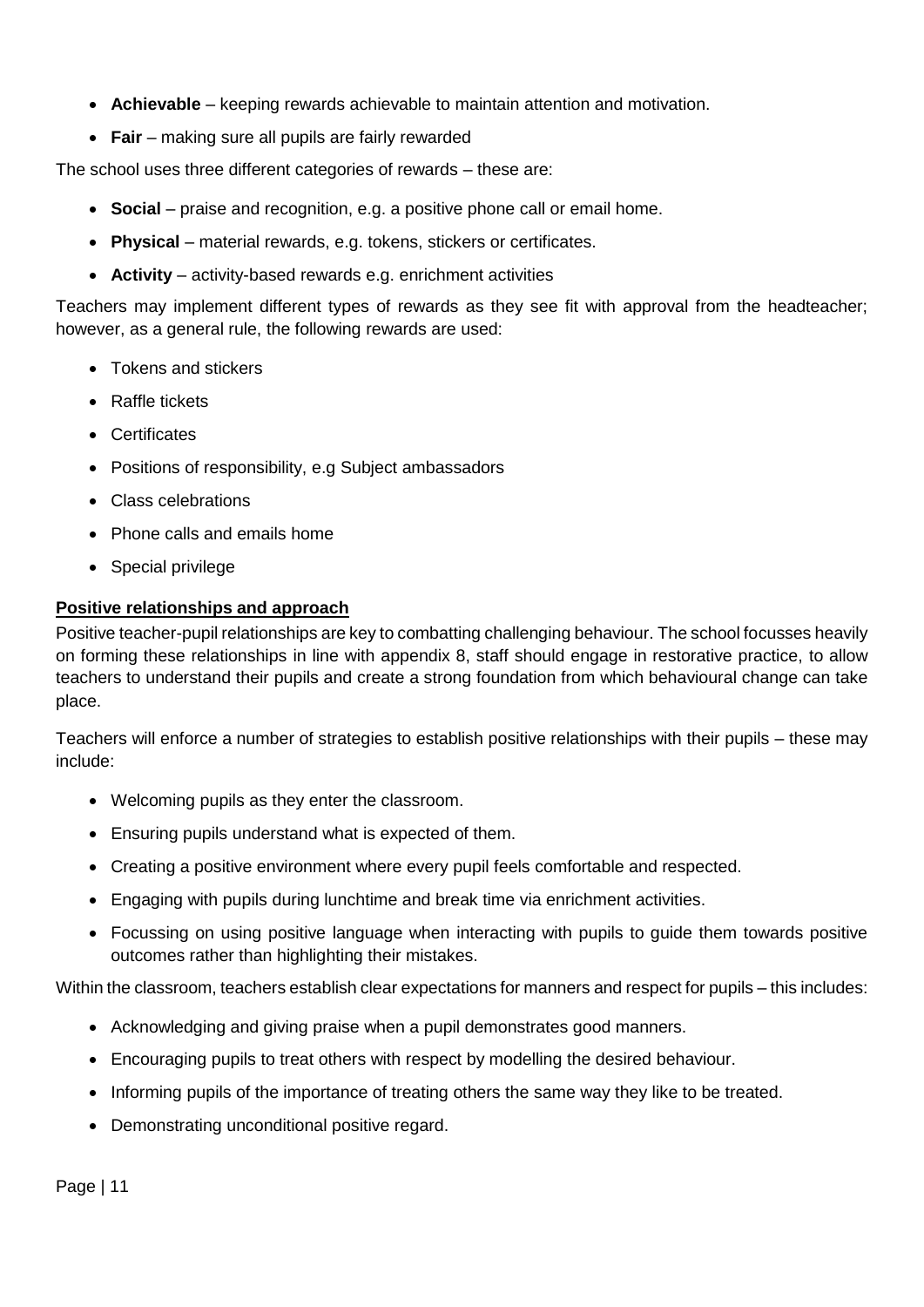The school aims to promote resilience, self-regulation and create a safe and calm environment in which positive mental health and wellbeing is promoted and pupils are taught to be resilient, reducing the likelihood of SEMH-related behavioural issues.

The school aims to promote resilience as part of a whole-school approach, using the following methods:

- **Culture, ethos and environment** the health and wellbeing of pupils and staff is promoted through the informal curriculum, including leadership practice, policies, values and attitudes, alongside the social and physical environment
- **Teaching** the curriculum is used to develop pupils' knowledge about health and wellbeing
- **Community engagement**  the school proactively engages with parents, outside agencies and the wider community to promote consistent support for pupils' health and wellbeing

Positive mental wellbeing will be promoted through:

- Teaching in health education and PSHE
- Counselling
- Positive classroom management
- Developing social skills
- Mental Health focused enrichment activities
- Working with parents
- Peer support

Where vulnerable pupils or groups are identified, provision will be made to support and promote their positive mental health. The school's SEMH Policy outlines the specific procedures that will be used to assess these pupils for any SEMH difficulties that could affect their behaviour.

# <span id="page-13-0"></span>**Understanding behaviour**

# <span id="page-13-1"></span>**De-escalation strategies**

Where negative behaviour is present, staff members will implement de-escalation strategies to diffuse the situation – this includes the following:

- Appearing calm and using a modulated, low tone of voice
- Using simple, direct language
- Avoiding being defensive, e.g. if comments or insults are directed at the staff member
- Providing adequate personal space and not blocking a pupil's escape route unless the safety of the pupil or those around them is compromised.
- Showing open, accepting body language, e.g. not standing with their arms crossed
- Reassuring the pupil and creating an outcome goal
- Identifying any points of agreement to build a rapport
- Offering the pupil an opportunity to reflect and self-regulate their behaviour.
- Rephrasing requests made up of negative words with positive phrases.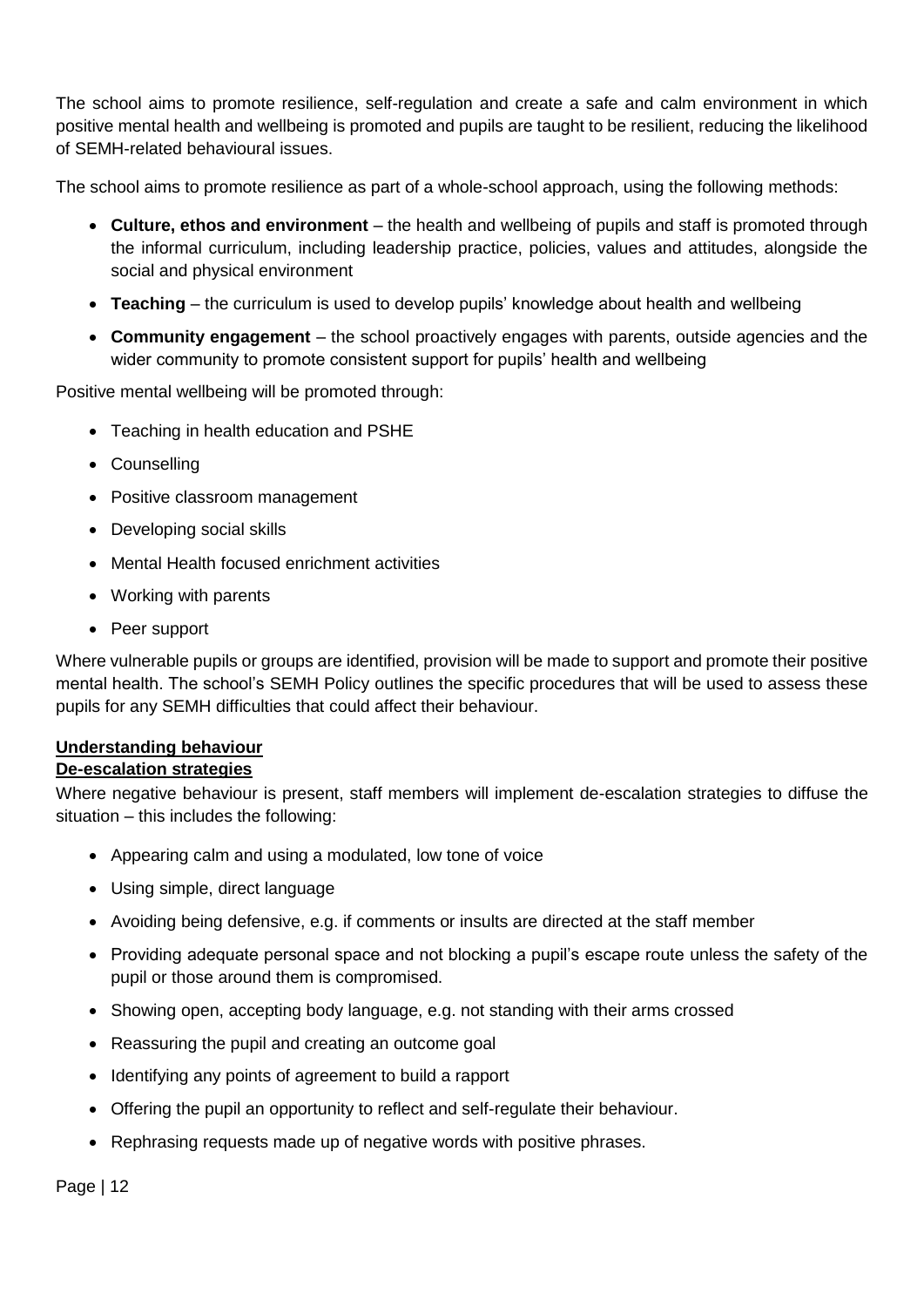# <span id="page-14-0"></span>**Intervention**

In line with the school's Positive Handling Policy, all members of staff have the legal right to use reasonable force to prevent pupils from committing an offence, injuring themselves or others, or damaging school property, and to maintain good order and discipline in the classroom.

Physical restraint may be appropriate in the following situations:

- A pupil attacks a member of staff or another pupil
- A pupil tries to, or does, conduct deliberate damage or vandalism to property
- A pupil is causing, or is at risk of causing, injury or damage by accident, by rough play or by misuse of dangerous materials or objects
- A pupil is running on a corridor or stairway in a way that may cause an accident or injury to themselves or others
- A pupil leaves the classroom, or tries to leave the classroom or school premises, at an unauthorised time – only where doing so may lead to a risk of injury, property damage or serious disruption
- A pupil is behaving in a way that is seriously disrupting a lesson, event or educational visit
- A pupil is behaving a way that is seriously compromising good order and discipline
- A pupil persistently refuses to obey an order to leave the classroom
- A pupil leaving site.

Physical restraint will only be used as a last resort and as a method of restraint. Staff members will use their professional judgement of the incident to decide whether physical intervention is necessary.

All staff will attempt to use the [de-escalation strategies](#page-13-1) before the use of physical intervention; however, the school understands that intervention may be the only resolution in some severe incidents, such as violence or where there is an immediate risk of injury.

The headteacher and other authorised members of staff are permitted to use reasonable force when conducting a search without consent for certain prohibited items, including the following:

- Knives
- Weapons
- Illegal drugs
- Stolen items
- Tobacco and cigarette papers
- Fireworks
- Pornographic images
- Any articles that have been used, or could be used, to commit an offence or harm

Though members of staff can search for all the items listed in [section 6](#page-9-0) of this policy, reasonable force will only be used, if necessary, to search for the items listed above. Any physical intervention used will be conducted in line with the Positive Handling Policy.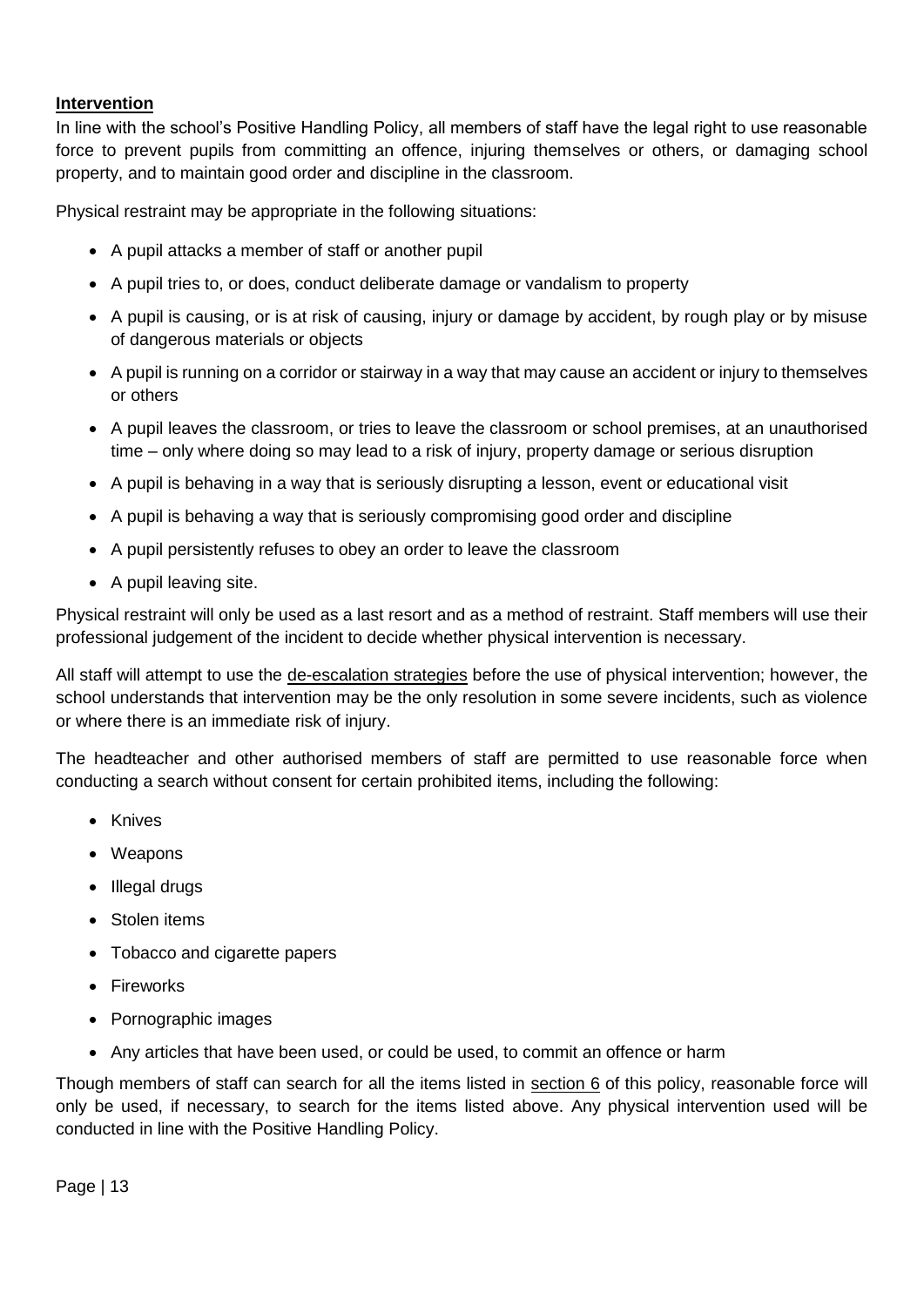Wherever possible, staff will ensure that a second member of staff is present to witness the physical intervention used. After an instance of physical intervention, the Head will be informed immediately and the pupil's parents will be contacted – parents may be asked to collect the pupil and take them home for the rest of the day.

Any violent or threatening behaviour will not be tolerated by the school such incidences may result in a fixedterm exclusion or permanent exclusion at the discretion of the headteacher as to what behaviour constitutes for an exclusion.

When using reasonable force in response to risks presented by incidents involving pupils with SEND or medical conditions, the school will recognise and consider the vulnerability of these groups.

St Gabriel's RC High School cannot be held responsible for dealing with matters on social media which occur outside school hours.

# <span id="page-15-0"></span>**Managing behaviour**

# **Sanctions**

It is hoped that the vast majority of students will simply choose to spend their time with us operating within the rewards framework outlined above. However, when students fail to abide by the expectations, the following sanctions will apply:

Students who fail to adhere to the school expectations will automatically receive a Behaviour Comment in their Passport.

Students MUST have their passports with them at ALL TIMES including on corridors. Failure to bring their Passport to school will result in one temporary passport for one day per each half term will be issued. Any other failures to have Passport will lead to the pupil being in seclusion until rectified.

# **SANCTION 1**

This will be a reminder of our expectations. The teacher will clearly state that this is a S1 Verbal Warning

**SANCTION 2** The teacher will clearly state that this is a S2 First recorded offence in passport

**SANCTION 3** The teacher will clearly state that this is a S3 Removal to Remove Room (room 24) for the remainder of the lesson and a 55 min consequence detention the next day.

# **A) Remove Room**

Students will be removed for Sanction 3 to the 'Remove Room' in room 24 and receive a 55 minute detention the next day.

# **B) Seclusion –internal exclusion**

Seclusion will be used if a student has received 5 behaviour comments, if they are defiant or for other serious negative behaviour or pending investigation into a possible exclusion. Students will complete online learning to enable a successful reintegration into mainstream lessons.

# **C) Planned Intervention**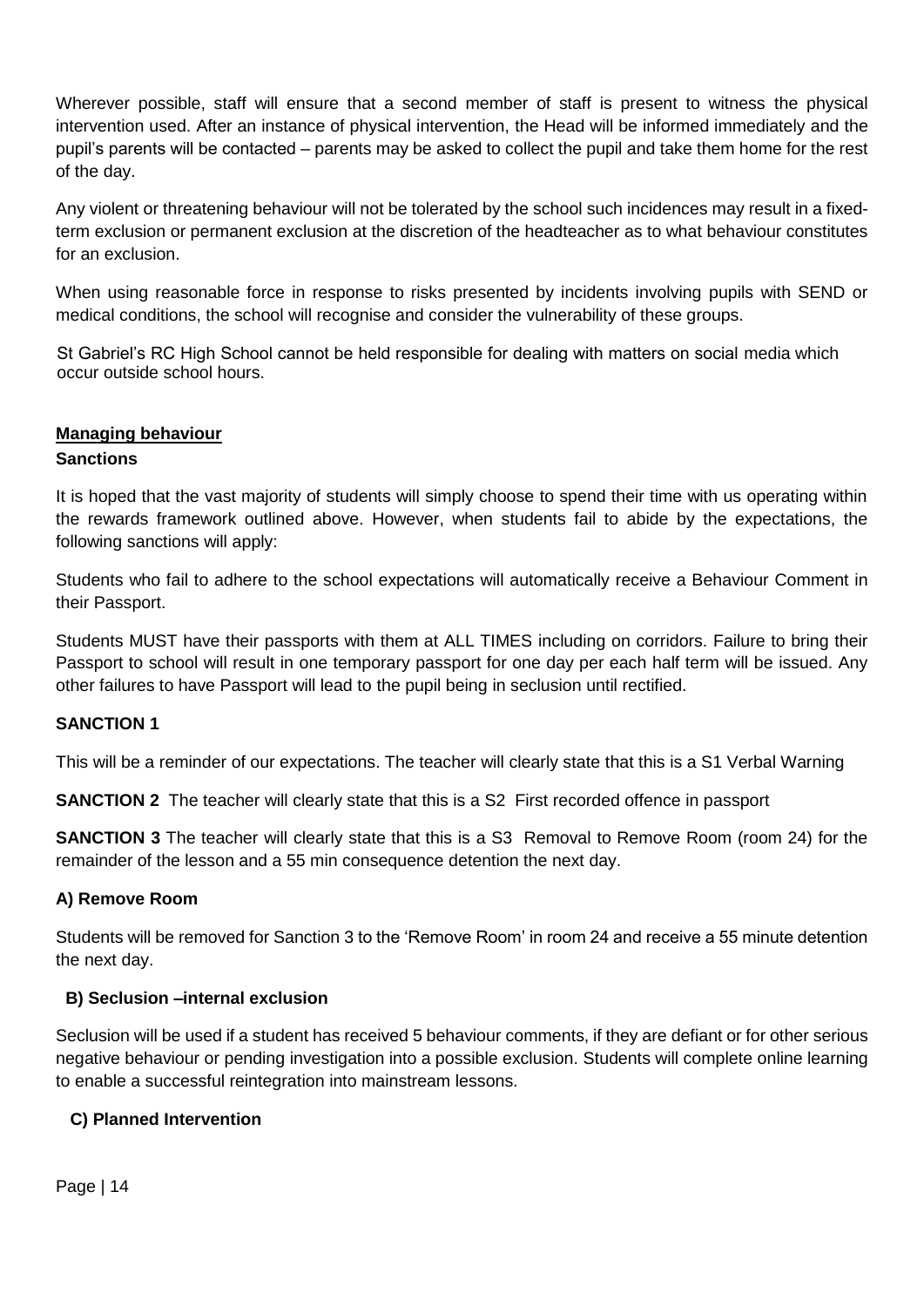Work with the Inclusion leads will take place at this point to look at areas of support needed in order to remove any barriers to the students learning. This may involve Behaviour agreements, Pastoral support plans, referrals to external agencies and parental meetings.

During this referral, students will be set subject based online. At the end of a student's referral, parents/carers will be required to attend a reintegration meeting to discuss the serious incident that led to the planned intervention and to ensure actions are taken to avoid repeat referrals.

The time placed in the intervention stage, will be sufficient time to ensure impact, modification of behaviour in order for successful reintegration and self-regulation to occur. This will be determined at Senior Leadership Level.

Students who have failed in Seclusion or where school feels the undiagnosed barriers and subsequent unsuccessful intervention stages occur, the pupil will be placed into the Reflect and Resolve area for a bespoke intervention plan. This may lead to a managed move or Positive Pupil Placement as the process is within Bury Local Authority under the Inclusion Lead.

# **D) Fixed Term Exclusion**

A decision to issue a fixed term exclusion will only be taken at the discretion of the Head teacher.

Exclusions will follow the increasing sanctions. 1 day,3,5,5,7,10,15

Students will be provided with school based work to be completed where possible online and appropriate to their ability and this will be checked when returned to the school. Pastoral staff will then meet with parents/carers for a reintegration meeting before the student returns to the school.

# **E) Governors Disciplinary Panel**

Governors will be informed on regular basis of any pupil accumulating 15 exclusions in any school year.

Students and their parents/carers are referred to a panel from the Governors for cumulative behavioural issues/serious incidents/exclusions. This will include students who have accumulated 21 days or more in an academic term.

# **F) Permanent Exclusion**

This is a last resort sanction as a result of 45 days fixed term exclusions in one year or for a one-off, serious incident at the discretion of the Head Teacher.

A '**Behaviour Agreement'** is developed for each pupil displaying challenging behaviour once the sanctions have been complete – this outlines the expectations of the pupil and the support required.

Necessary staff members will be familiar with the pupil's Behaviour Agreement to ensure staff are equipped to deal with instances of negative behaviour.

Following a failed behaviour agreement, the Inclusion Lead for the Local authority will be approached, to instigate a Positive Pupil Placement at another school or alternative educational provision, to attempt to give the pupil a fresh start and avoid moving along the next stage of the sanctions and doing all possible to avoid a permanent exclusion.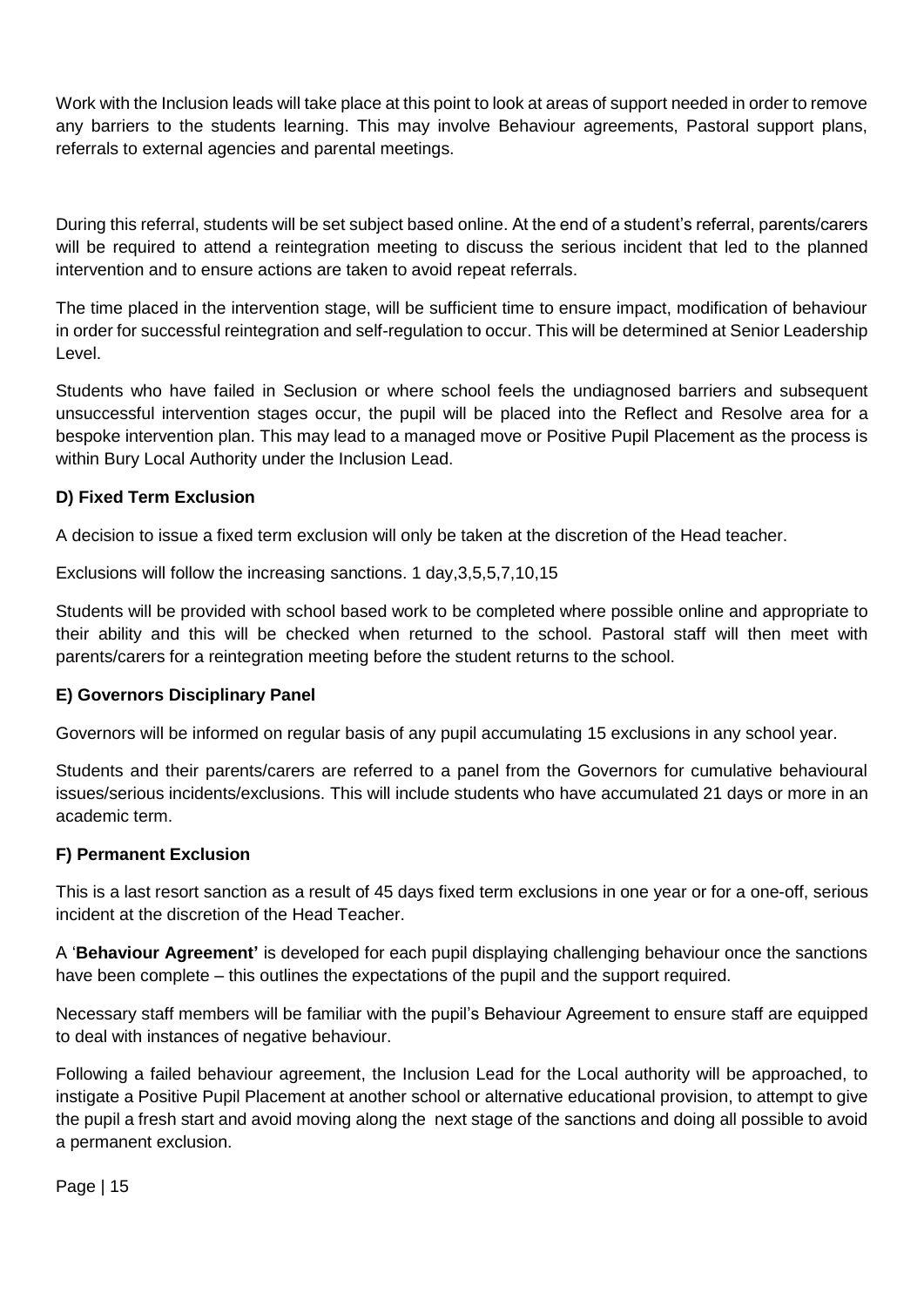Pupils and their parents are involved in the development of the Behaviour Agreement, and this is reviewed on a regular basis by the parent, pupil and their teacher – the contract will be reviewed sooner if it is not effective.

• Where SEND is not identified, but the headteacher determines that support is still required for the pupil, an Individual Behavioural Plan will be created to outline the necessary provisions in place.

For discipline to be lawful, the school will ensure that:

- The decision to discipline a pupil is made by a paid member of school staff, or a member of staff authorised to do so by the headteacher.
- The decision to discipline a pupil is made on the school premises or whilst the pupil is under the charge of a member of staff, such as during an educational trip or visit.
- The decision to discipline a pupil is reasonable and will not discriminate on any grounds as per the Equality Act 2010.

The school will ensure that all discipline is reasonable in all circumstances, and will consider the pupil's age, religious requirements, SEMH needs and any SEND.

# <span id="page-17-0"></span>**Detentions**

It is expected that all parents and carers support the sanction of detentions as outlined at all Parental Meetings and Welcome Events.

The school will make it clear to parents and pupils that they are able to use detention as a sanction, both during and outside of school hours.

All teachers at the school can impose detention on a pupil, unless the headteacher decides to withdraw this power from any teacher.

The headteacher may decide to delegate the power to impose detention to volunteers, such as parents who assist during educational visits or trips.

The following indicate the times during which detention can be issued outside of school hours:

- Any school day where the pupil is not authorised to be absent
- Any non-teaching day, e.g. INSET days

Parental consent is not required for detentions and, therefore, the school is able to issue detention as a sanction without first notifying the parents of the pupil.

School will send an in touch text message regarding detentions.

When issuing detentions, members of staff will ensure that they do so reasonably within the given circumstances, and that they consider any additional needs of the pupil. If the detention is during lunchtime, time will be allocated to allow the pupil time to eat, drink and use the toilet.

When issuing detentions which are set to be outside of school hours, the member of staff doing so will consider:

• Whether the detention is likely to put the pupil at risk.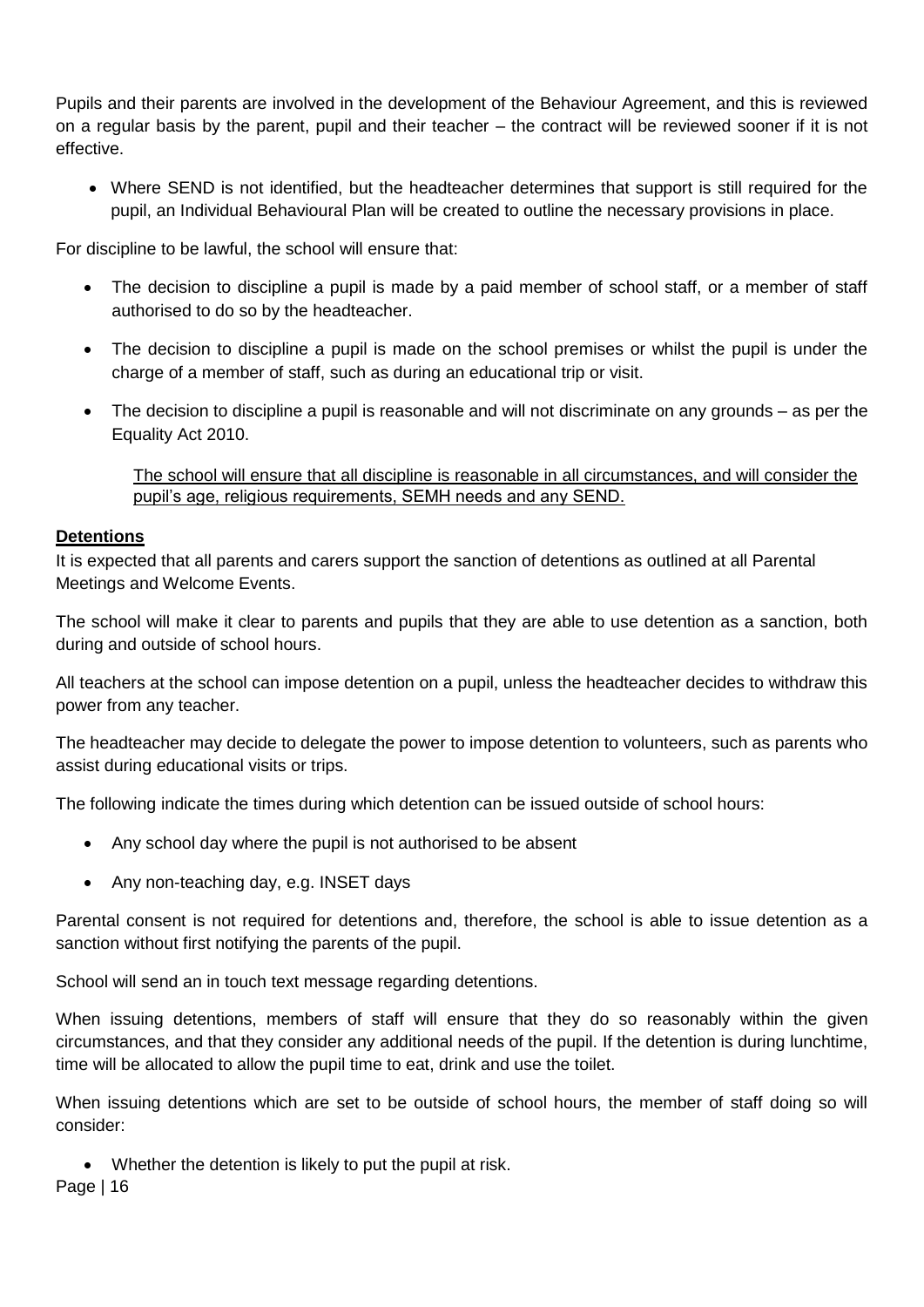- Whether the pupil has been identified as a Young Carer which would make the detention unreasonable.
- Whether suitable transport arrangements are in place between the parents and the pupil. It does not matter whether these transport arrangements are inconvenient to the parents.

# <span id="page-18-0"></span>**Behaviour off school premises**

Pupils at the school must agree to represent the school in a positive manner and demonstrate schools behaviour expectations as set out in this behaviour policy.

Staff can discipline pupils for misbehaviour outside of the school premises.

Staff may discipline pupils for misbehaviour off the school premises when the pupil is:

- Wearing school uniform.
- Travelling to or from school.
- Taking part in any school-related activity.
- In any way identifiable as being a pupil at the school.

Staff may also discipline pupils for misbehaviour off the school premises that, irrespective of the above:

- Could negatively affect the reputation of the school.
- Could pose a threat to another pupil, a member of staff at the school, or a member of the public.
- Could disrupt the orderly running of the school.

Any bullying witnessed outside of the school premises and reported to a member of staff, will be dealt with in accordance with the school's Anti-Bullying Policy.

The school will impose the same behaviour sanctions for bullying incidents and non-criminal misbehaviour which is witnessed outside of the school premises, as would be imposed for the same behaviour conducted on school premises.

Please refer to the school e safety policy regarding any social media platform incidents outside of school.

In all cases of misbehaviour outside of the school premises, staff will only impose any behaviour sanctions once the pupil has returned to the school premises or when under the supervision of a member of staff.

Complaints from members of the public about misbehaviour by pupils at the school are taken very seriously and will be dealt with in accordance with the Complaints Procedures Policy.

# **Damage to school property.**

It is expected that parents/ carers are liable to pay for any damage to school property caused by their child. Any financial difficulties may result in a payment plan, but it is expected that any damage iis paid for within the same academic year.

Failure to comply with this request may result in this being referred to the small claims court.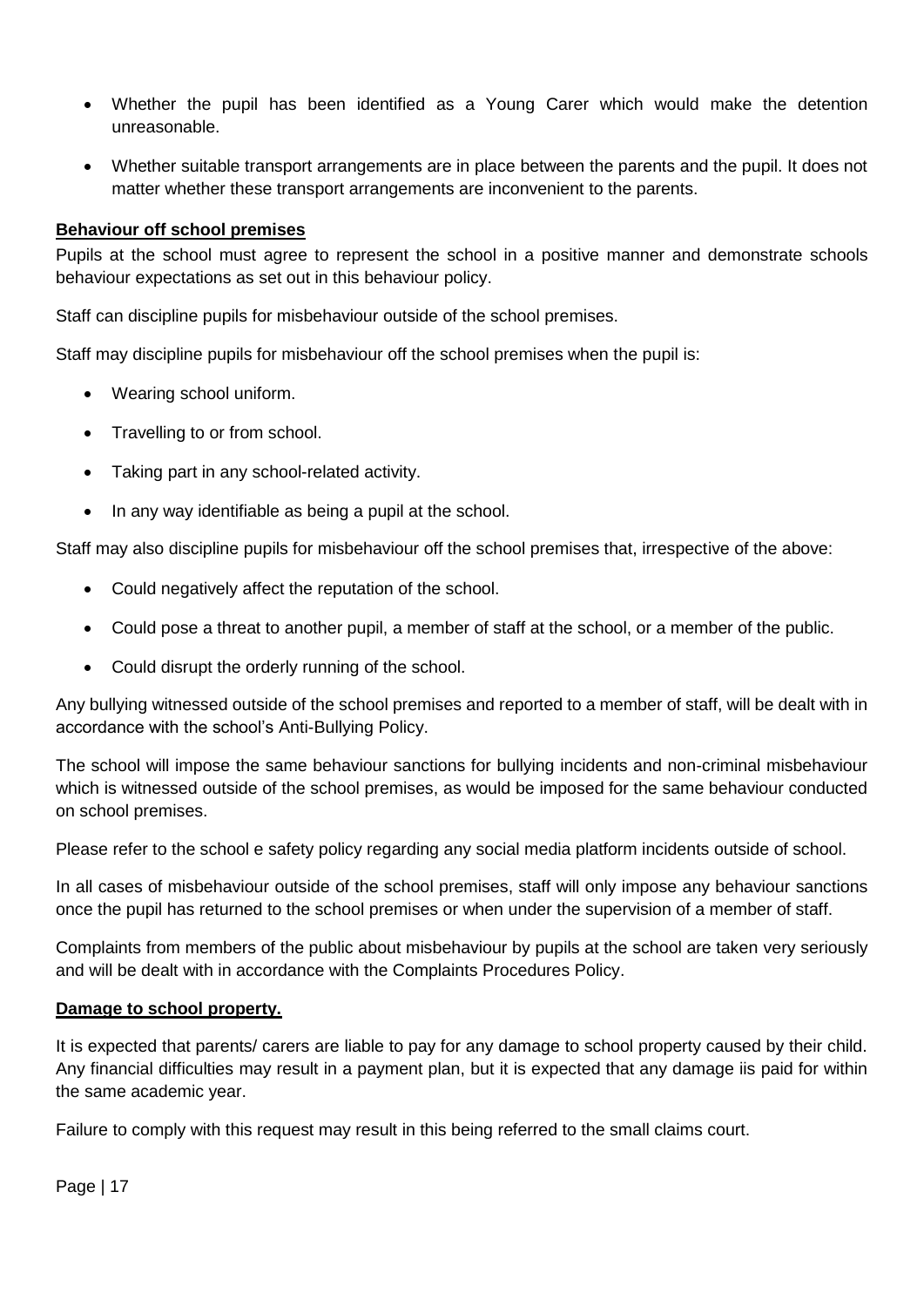# <span id="page-19-0"></span>**Staff training**

The school recognises that early intervention can prevent misbehaviour. As such, teachers will receive training in identifying problems before they escalate; this can be behavioural problems in the classroom or during breaks and lunchtime.

Teachers and support staff will receive training on this policy as part of their new starter induction. All staff members are provided with sufficient training in de-escalation strategies and dealing with disruptive and challenging behaviour as part of their induction programme – this training is updated on an **annual** basis.

Training may also be refreshed in light of recent incidents and challenging behaviour, or where it is apparent that existing methods are not as effective as they could be.

All staff members are trained in the approved methods of physical intervention in line with the school's Positive Handling Policy.

All staff will also receive training on the common symptoms of SEMH problems, what is and is not cause for concern, and what to do if they think they have spotted a developing problem.

Teachers and support staff will receive regular and ongoing training as part of their development.

#### **Monitoring and review**

This policy will be reviewed by the headteacher and Governors on an annual basis, who will make any necessary changes and communicate these to all members of staff.

This policy will be made available for Ofsted inspections and review by the chief inspector, upon request.

The next scheduled review date for this policy is July 2022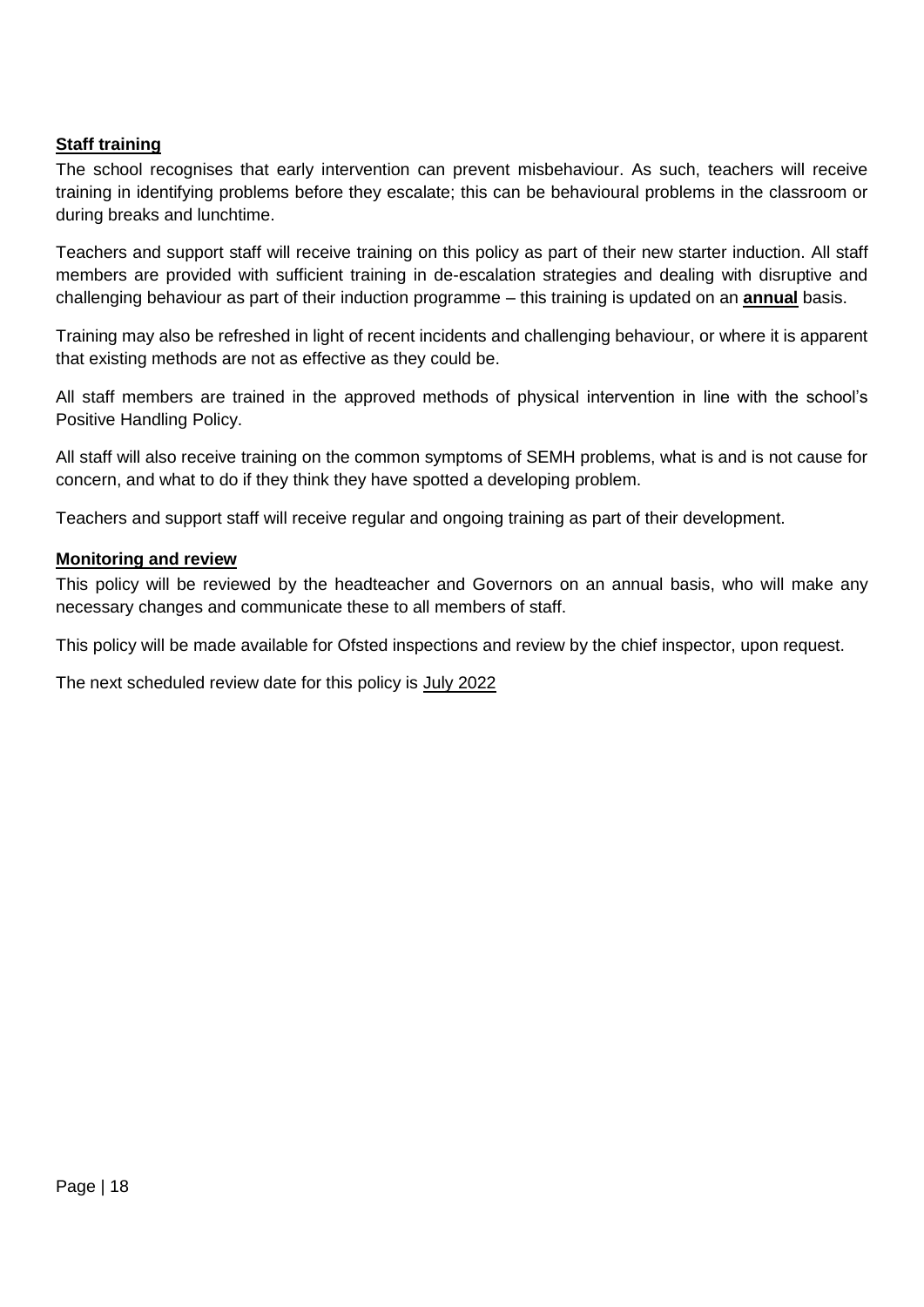# **St Gabriel's R.C. High School: Appendix 1 REWARDS**

The purpose of our school is to provide a positive, motivating environment which enables students to learn.

# **1. Mission STAMPS**

Regular recognition of positive action from students will occur in every lesson and, whenever possible, outside of lessons.

# **Praise stamps will be earned during lessons for the following:**

- Excellent answers given during question and answer sessions;
- Outstanding presentation of work;
- Effective work as a group:
- Outstanding performance on a test/exam/piece of class or homework;
- Outstanding contribution made during the lesson;
- For being an active citizen around the school, for helping others, etc.;
- Multiple praise stamps can be awarded for more significant contribution as a student examples of this could be helping on parents' evenings, representing the school, taking part in any of the school productions, etc.

Mission Stamps will lead to achievement points being entered onto Sims.

Certificates will be awarded when students reach a certain amount of achievement points recorded on the management system.

# **The certificates will be awarded as follows:**

- **Bronze**
- **Silver**
- Gold

# **2. STUDENT OF THE WEEK**

Weekly recognition for outstanding progress made in lessons or around the school /community

In each subject, your teacher will hand out a student of the week post card for you to take home in recognition for outstanding progress made during the lesson or around the school /community.

# **3. TERMLY ACHIEVEMENT ASSEMBLIES**

Recognition of whole term successes for students who have consistently and continuously pushed themselves to achieve well.

There are a wide range of categories that students are recognised for. These include:

• Academic: good work in a lesson, pleasing homework, test result, positive contribution and participation;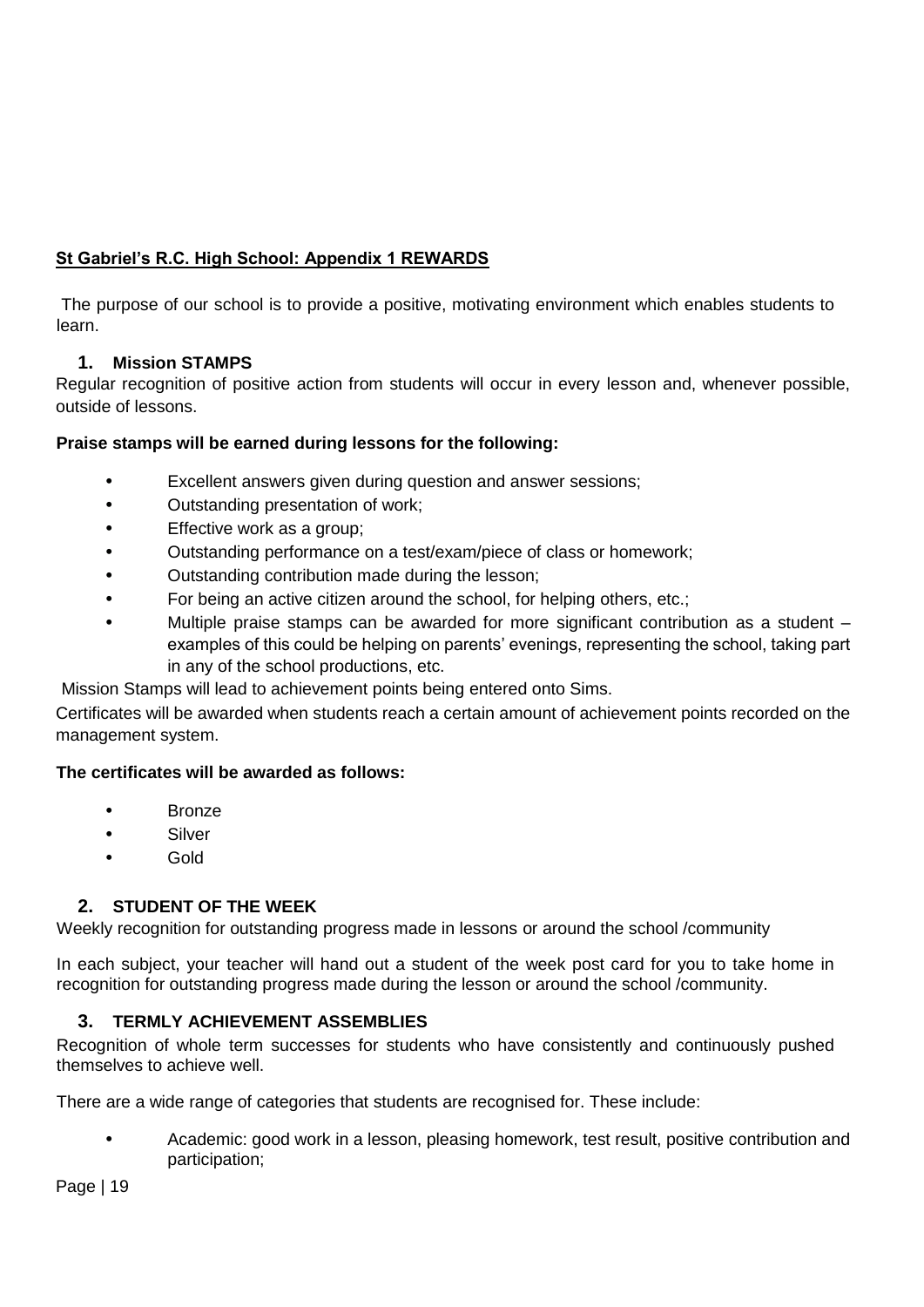- Sports one-off success;
- Service helpful, community spirit, kindness;
- Excellent attendance, sustained hard work, effort, exemplary behaviour;
- Participation in an school event: e.g. assembly, drama, concert, match;

Subject Awards.

# **4. ACHIEVEMENT WALL**

Promotion of sustained hard work, effort and exemplary attendance and behaviour.

# **5. SENIOR LEADERSHIP AWARD**

Termly special recognition for active citizenship or outstanding contribution to the school and community.

- Heads of Year to monitor and pass 5 recommendations from each year group to SLT at the end of each term. SLT to choose one student from each year group
- Senior Leaders to visit assembly and issue 'Senior Leadership Award'
- Student meeting with Senior Leader and a letter is sent home.
- Phone call made to parent/carer

Senior Leaders will refer students to the Head Teacher for special recognition with parents.

# **6. GOLDEN TICKET REWARD TRIP**

Senior staff will hand out golden tickets throughout the academic year, which invites the student to a place on the end of year rewards trip.

- These can be handed out at any time by members of SLT in assemblies, lessons and around the school
- At the end of the academic year, all students with a golden ticket will then go on the end of year rewards trip
- Only 15 issued every term 3 per year group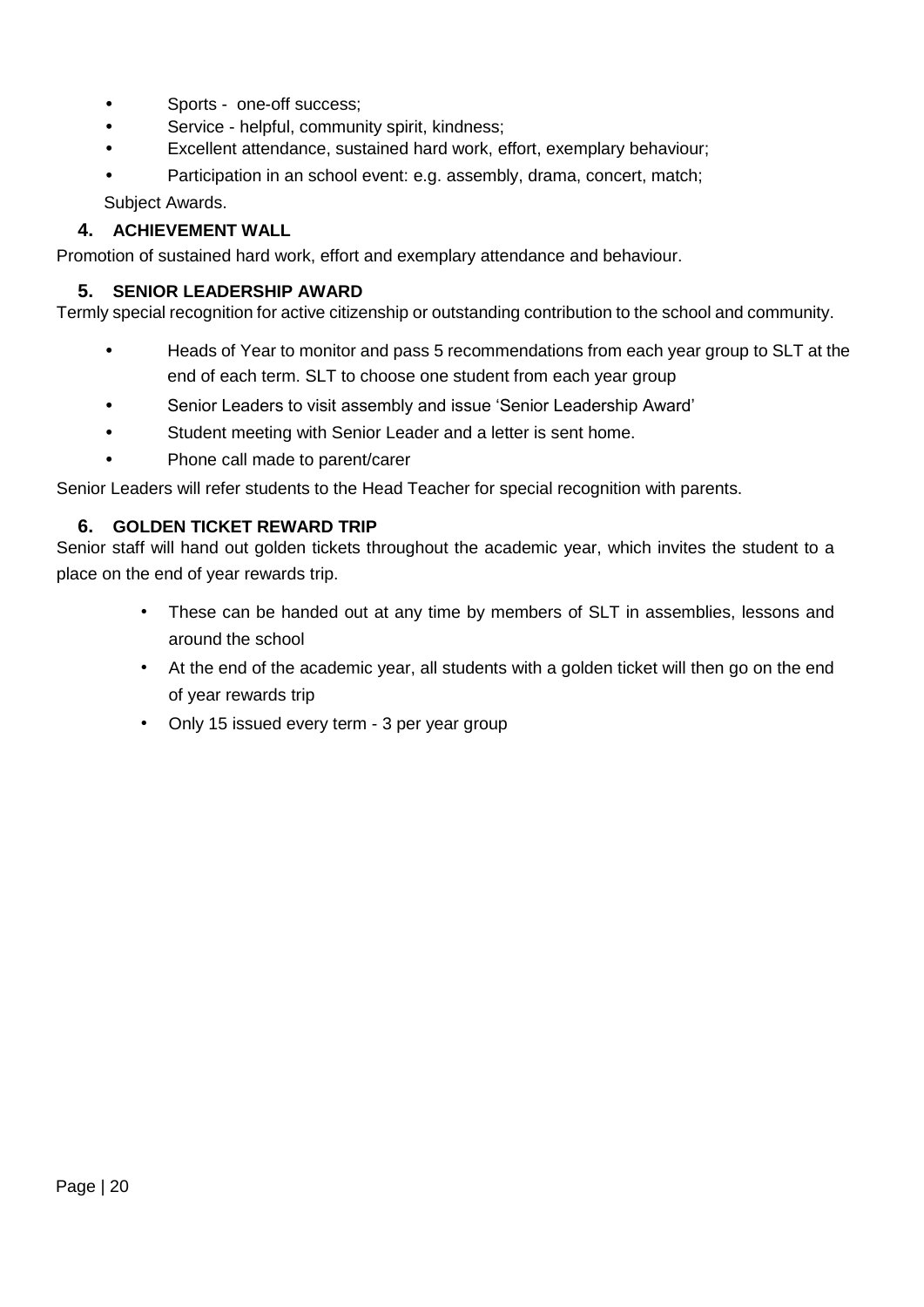# **St Gabriel's R.C High School: Appendix 2 Uniform**

Add pictures / website /

We, with the help and support of parents and carers in matters of uniform, are rightly proud of the appearance and conduct of our young people. The school's reputation in this area is of importance to individual pupils both during school life and later when seeking employment. Therefore:

School uniform is to be worn by all pupils and all adults are asked to ensure that the pupils comply with the accepted uniform standards

The Head teacher reserves the right to prohibit unsuitable fashion/styles in dress and personal appearance which is contrary to the reasonable policy summarised in this document

Items of uniform for 2021 -2022

**Boys** (obligatory)

•Navy Blazer with school embroidered logo

•Plain white shirt

•Specific Year group tie –

Red, Blue, Purple, Silver, Gold.

•Black tailored trousers (no tight fitting, fashion trousers, or jean style with buckles)

•Plain black or grey socks

•Plain black school shoes – Please see list and photos.

•Optional: Navy plain V-neck jumper - no zips, logos or motifs

•An apron must be worn for all Design and Technology subjects

**Girls** (obligatory)

•Navy Blazer with school embroidered logo

•White blouse or

• White shirt and specific Year group tie (Please refer to the full uniform list on the school website)

•Black tailored trousers (no tight fitting, fashion trousers, or jean style with buckles)

• Any pupil continuing to wear non tailored trousers will be given an SLT detention

•**Until July 2022 ONLY.** Navy pleated **knee length skirt** with official school logo embroidered on left knee and SGHS on the waist band.

• **Skirts must not be rolled**. Any student failing to comply with this rule will be given a pinafore to change into on the day, and an SLT 90 minute detention will be issued. Parents will be contacted regarding a behavioural agreements.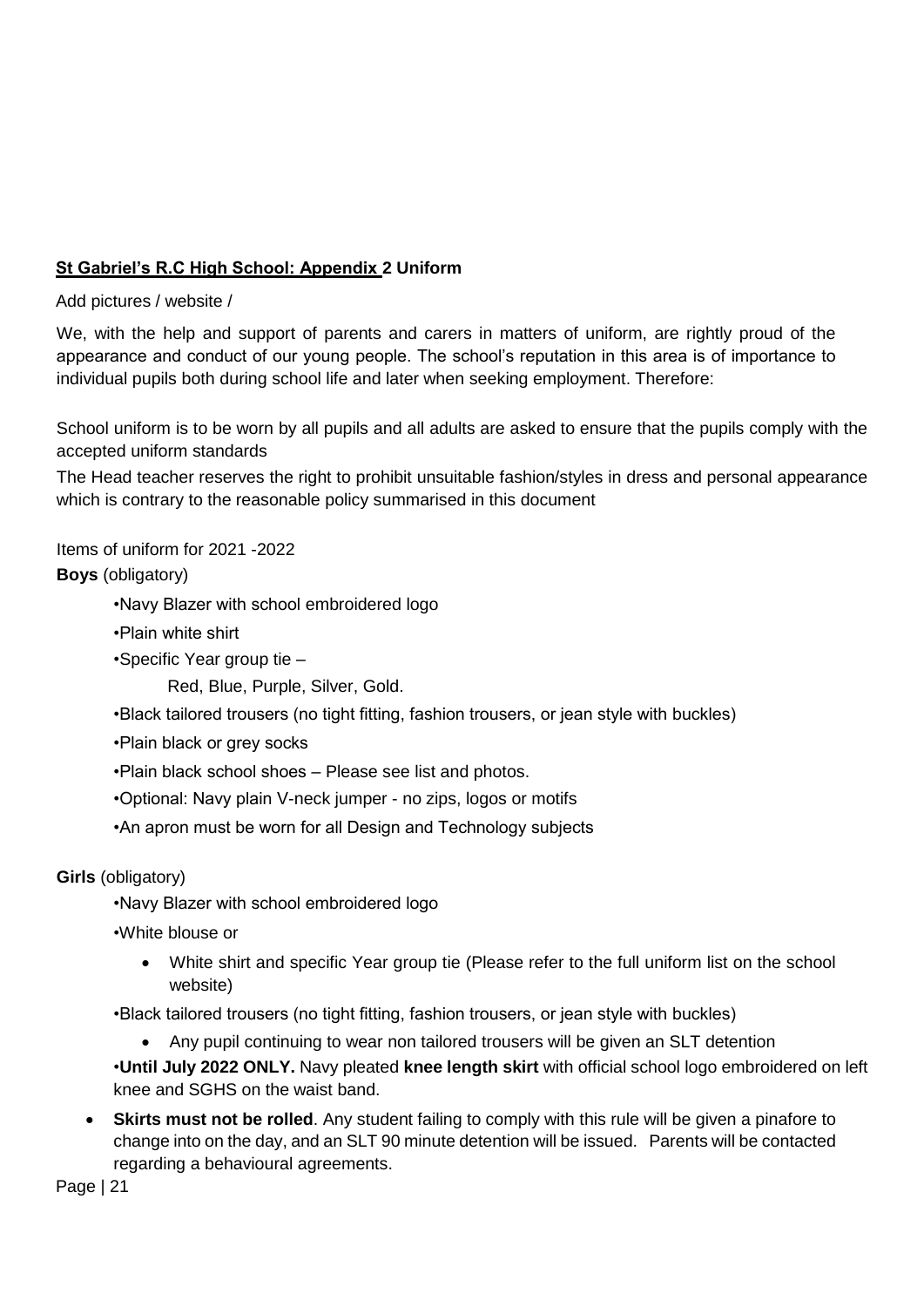- Plain white or navy blue socks below the knee or black opaque tights
- Plain black school shoes
- Optional: Navy plain V-neck jumper can be worn with trousers no zips, logos or motifs
- An apron must be worn for all Design and Technology subjects

# **Shoes**

Shoes must be plain black only. No logos, stripes, canvas or boots of any type. Examples of acceptable and not acceptable footwear are included on the website.

Please do not send your child into school with a note re blisters etc. Children should be provided at home with plasters and protection and any student developing blisters in school will be provided with nonallergic plasters.

# **General Appearance Not allowed:**

Jewellery including earrings and taped over earrings or transparent studs.

Make-up and nail varnish

False, acrylic nails

False eyelashes

Piercings or stretchers

Fake sun-tan

**Allowed:** A wrist watch. Badges issued by school only for wear on the lapel of blazer (council, peermentor, etc.)

# **Hair styles**

Hair styles should be neat and tidy and of a natural hair colour. Hair should not be shorter than a 'number 3' without lines or fashionable designs.

Colour should be natural – no extremes of colour, length or style.

# **Hijab head wear**

Should your daughter choose to wear a hijab, it must be of a plain design, without any colour trim, in navy blue or black.

# **Outdoor coats**

Outdoor coats should be warm and waterproof preferably in navy blue, black, or a dark colour.

The wearing of hoodies, track suit tops or other fashion wear is not allowed.

Coats should **not be worn inside** the building but may be worn outside at break, lunchtimes.

# **Other information and equipment**

Weatherproof bag for books and other equipment – no fashion handbags

Pen, pencil, ruler, some coloured pencils, rubber, pencil case and a scientific calculator

Pupils may have uniform and equipment checks each morning.

Any pupil arriving at school without the appropriate equipment or uniform will receive a call home to rectify this and may be kept in a pastoral hub/remove room until the matter is resolved.

If there is any doubt regarding acceptable uniform, or if there are any temporary problems of availability, parents should contact school as soon as possible. Should there be any dispute or challenge regarding uniform expectations, the Head's decision will be the final decision.

# **Respect for the environment.**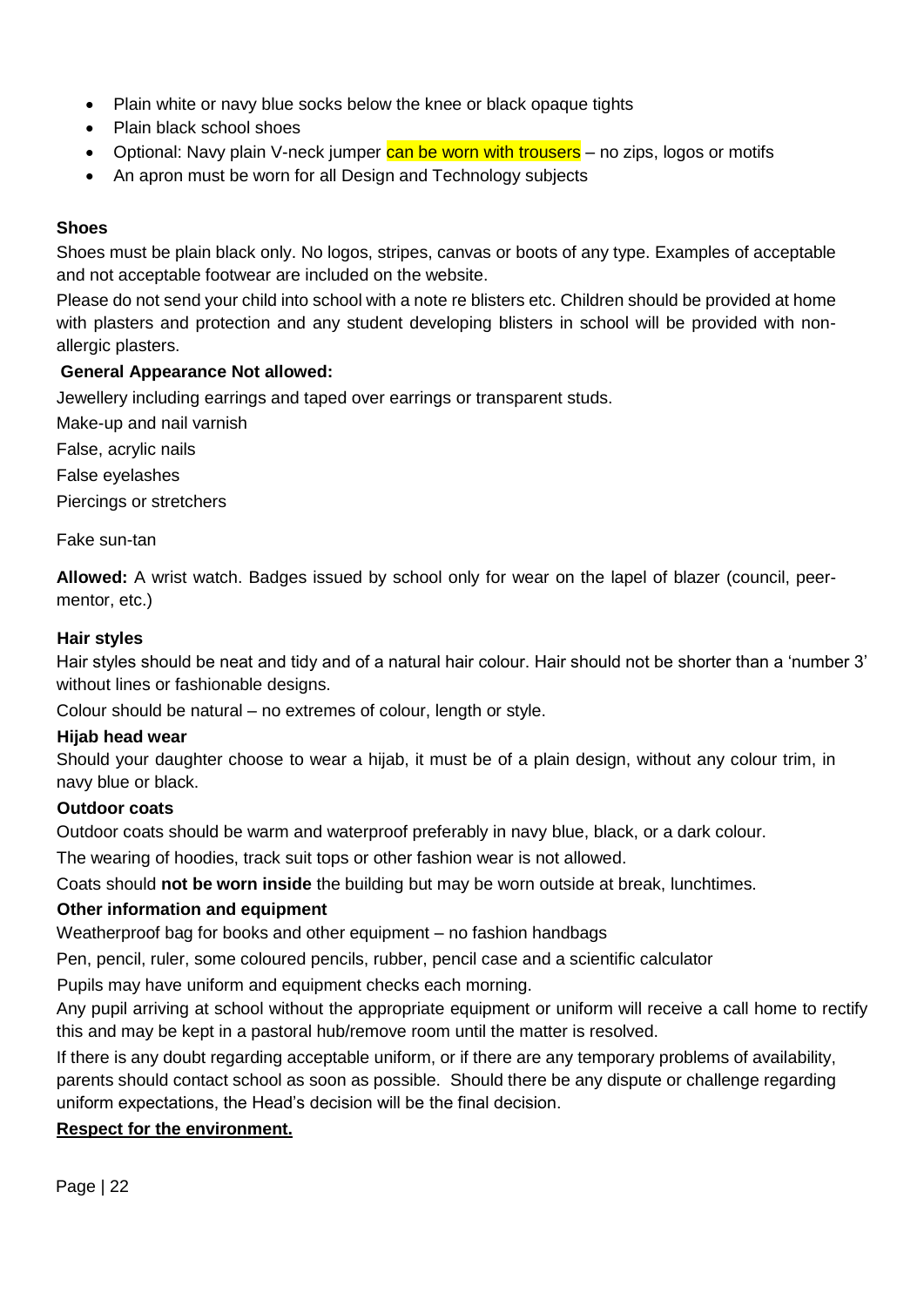No food to be removed from the Canopy or Dining Hall. Students may eat home brought packed lunches on the lower yard and must use the appropriate bins.

# **Physical Education and Sports Kit**

# **Please refer to the Website for upto date lists and suppliers.**

Failure to comply with the schools uniform expectations will result in a 90 min SLT detention after school. Continued failure will be classed as defiance and will be dealt with in line with school behaviour consequences.

# **St Gabriel's RC High School: Appendix 3**

# **Disciplinary Penalties/Sanctions**

Where a student's conduct falls below the standard reasonably expected one of the following penalties may be issued:

- A behaviour comment made in the student's planner or electronic file;
- Detention outside normal School hours (See appendix 5 );
- Loss of break or lunchtime:
- Catch up work
- Seclusion (Referred by Senior staff and Head of Year only);
- Being placed on a monitoring report:
- Isolated with a member of staff;
- Parental contact including parents being informed and parenting contracts being implemented
- Removal from individual lessons to Remove room;
- Changes to teaching sets or Form groups;
- Confiscation or removal of personal items (see appendix 6)
- Paying for broken/damaged school property;

# **St Gabriel's R C High School: Appendix 4**

# **Use of Detention**

Depending upon the severity of the offence, a detention may be issued by a member of staff for breaktime, lunchtime or at the end of the school day.

The 2011 Education Act gives schools the legal right to give 'no notice' detentions at the end of a school day on 'disciplinary' grounds. In most cases, 24 hours' notice will be given for after school detentions. Please check your child's planner every day.

- A sanction 3 (Referral to the Removed Room) = 55 minute detention the next day
- Lateness to the school = 55 minute detention. Parents will be contacted.
- If a student fails or refuses to complete detention, they will be referred to Seclusion the next day.
- Pastoral Lead Detentions when needed up to 55 minutes
- Uniform or SLT detention 90 mins in total.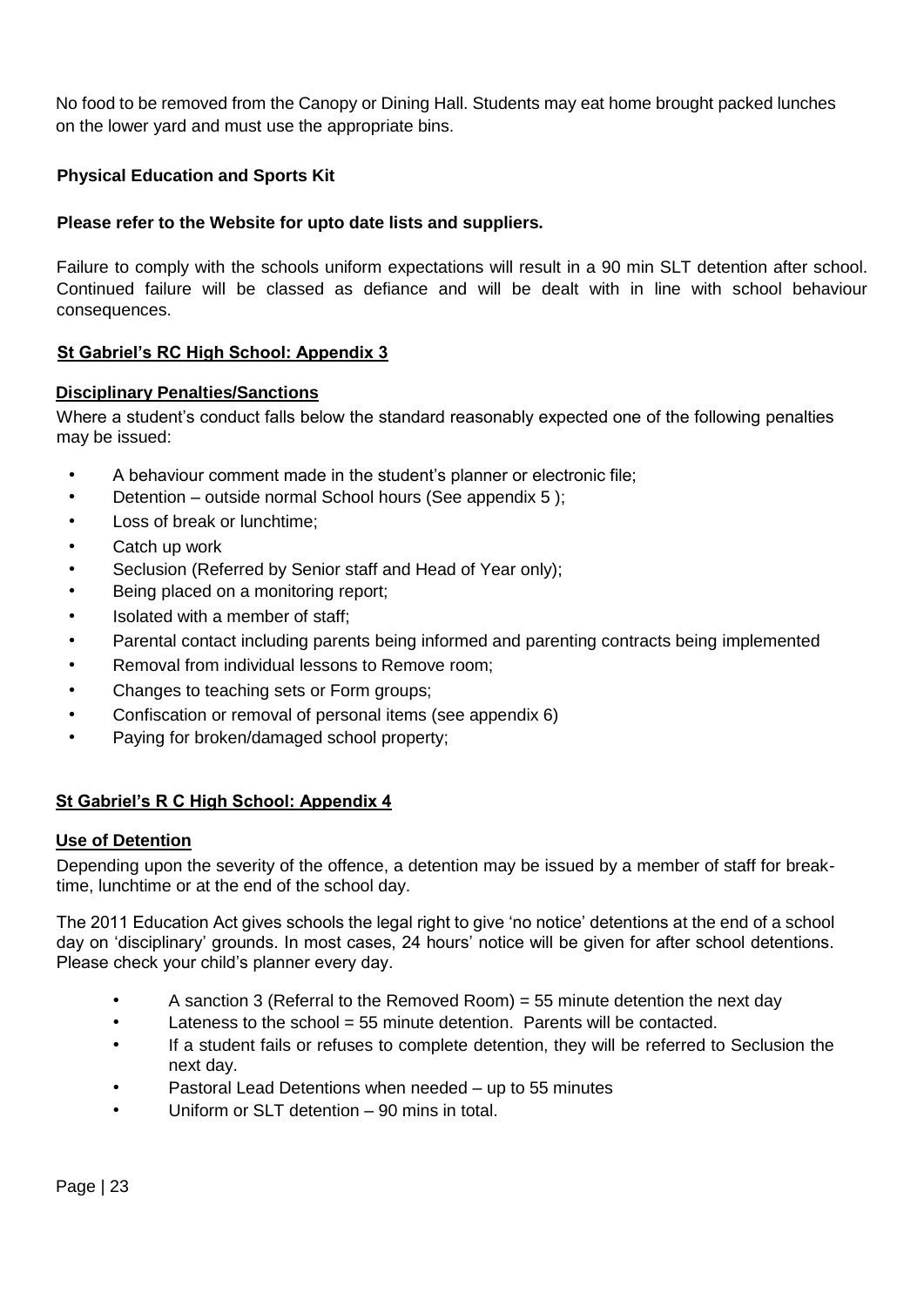Within Positive Discipline, the record of any misdemeanour plus any sanction such as detention will be recorded in the passport. This is important within the routines of home-school communication. Please help us with this by checking and signing the planner every week and ensuring your child goes out of the house each day with it along with their equipment for a day at the school.

# **St Gabriel's R C High School: Appendix 5**

# **Confiscation, Screening and Search**

Confiscation is used as a disciplinary penalty/sanction at ST Gabriel's. Items that may be confiscated include those that are listed on the core expectations, or items that may be deemed to be interfering with learning or that could impact upon the welfare, health and safety of other members of the school community.

Possessions in relation to a student include any item over which they appear to have control. Staff have the right to seize, retain and/or dispose of such items. Whilst every effort will be made to return such items at a given time, the school does not accept liability for these items. Where appropriate parents may be requested to collect items from the school.

# **Banned Items**

**Prohibited items by law include:** knives or weapons, alcohol, illegal drugs, stolen items, tobacco and cigarette papers, fireworks, pornographic images. In addition, any article that the member of staff reasonably suspects has been, or is likely to be, used: to commit an offence, or to cause personal injury to, or damage to the property of, any person (including the student).

**Banned items within the school include:** mobile telephones, portable music devices, chewing gum, energy/high caffeine, fizzy drinks/cans, cigarettes, e-cigarettes, lighters and any other items considered harmful or detrimental to school discipline. These items are not allowed in the school and will be confiscated –Staff have the right to seize, retain and/or dispose of such items.

# Powers of Search

If suspicion remains and the student does not surrender the item, staff should refer the matter to the Senior Leadership Team (SLT). Permission to be cleared by the Head Teacher. At St Gabriel's RC High School, the powers of search are given to:

- The Head Teacher;
- Deputy Head teachers;
- Assistant Head Teachers;
- Heads of Year;
- Designated Safeguarding Lead.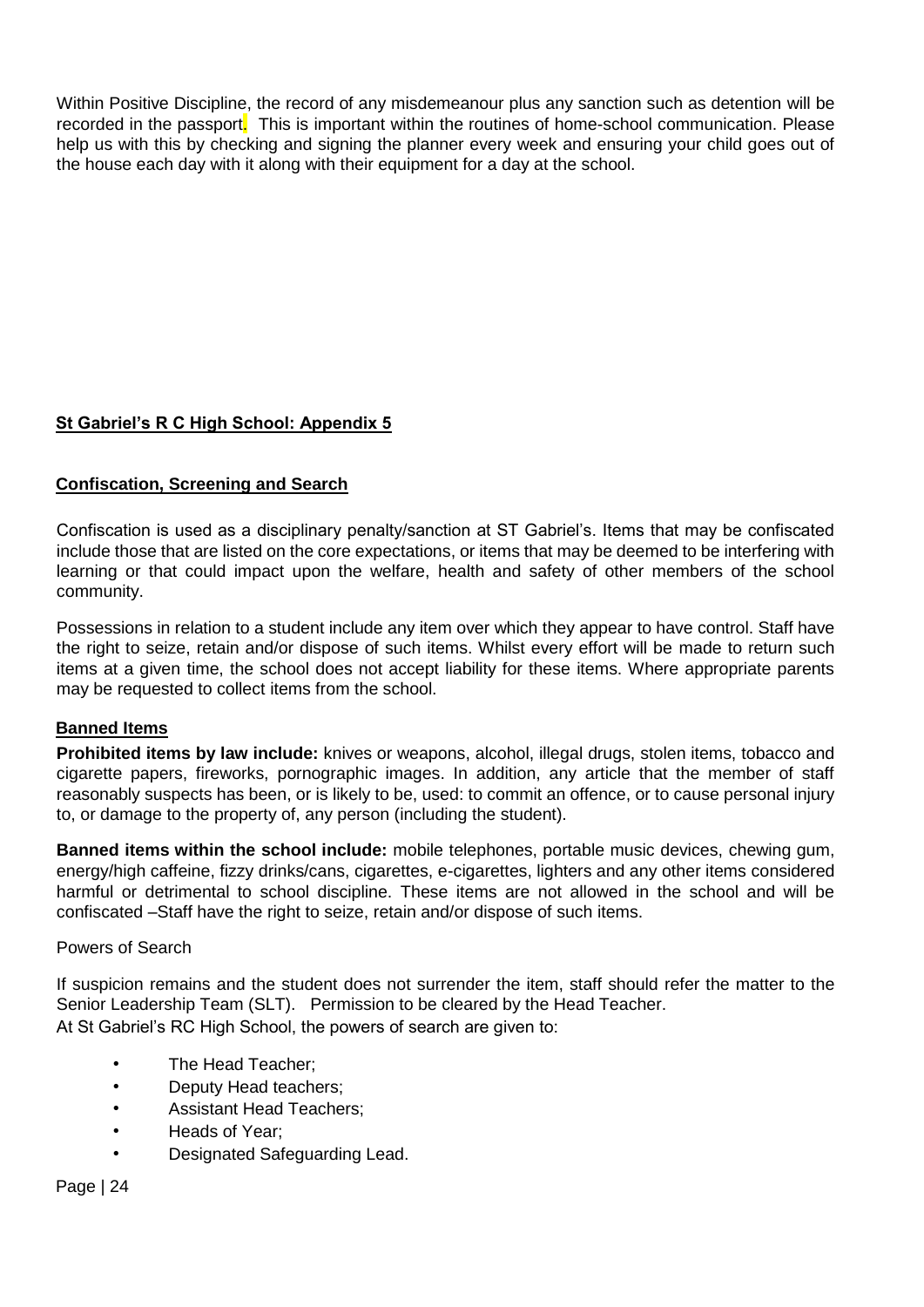• Inclusion Leads and Pastoral Managers

Searches will be conducted in line with current guidance. Search records are retained and placed in the student file.

# Searching

School staff have a statutory power to search students or their possessions, without consent, where they have reasonable grounds for suspecting that the student may have a prohibited item. In addition, any article that the member of staff reasonably suspects has been, or is likely to be, used: to commit an offence; or to cause personal injury to; or damage to the property of any person (including the student themselves).

School staff can seize any prohibited item found as a result of a search. They can also seize any item they consider harmful or detrimental to school discipline.

School staff can search students with their consent for any item and are not required to have formal written consent from the student for this sort of search.

If a member of staff suspects a student has a banned item in his/her possession, they can instruct the student to turn out his or her pockets or bag and if the student refuses, the teacher can apply an appropriate punishment.

# **During the search - Extent of the search – clothes, possessions.**

The person conducting the search may not require the student to remove any clothing other than outer clothing. 'Outer clothing' means clothing that is not worn next to the skin or immediately over a garment that is being worn as underwear but 'outer clothing' includes hats; shoes; boots; gloves and scarves. The power to search without consent enables a personal search, involving removal of outer clothing and searching of pockets; but not an intimate search going further, which only a person with more extensive powers (e.g. a police officer) can do. A detection wand may be used by member of staff. Care must be taken not to make contact with the pupil. Any contact must be noted and reported directly to SLT.

'Possessions' means any goods over which the student has or appears to have control – this includes desks, lockers and bags. A student's possessions can only be searched in the presence of the student and another member of staff, except where there is a risk that serious harm will be caused to a person if the search is not conducted immediately and where it is not reasonably practicable to summon another member of staff.

# **After the search**

After discussion with SLT, the member of staff can use their discretion to confiscate, retain and/or destroy any item found as a result of a 'with consent' search so long as it is reasonable in the circumstances. Where any article is reasonably suspected to be an offensive weapon or a prohibited item by law, a decision around whether it will be passed to the police will be made in line with current guidance.

# **Electronic devices**

Where the person conducting the search finds an electronic device that is prohibited by the school rules or that they reasonably suspects has been, or is likely to be, used to commit an offence or cause personal injury or damage to property, they may **NOT** examine **OR VIEW** any data or files on the device. The LADO will be contacted and the device handed over to the Police

"Good reason" for examining or erasing the contents of an electronic device: whereby the staff member should reasonably suspect that the data or file on the device in question has been, or could be, used to cause harm, to disrupt teaching or break the school rules.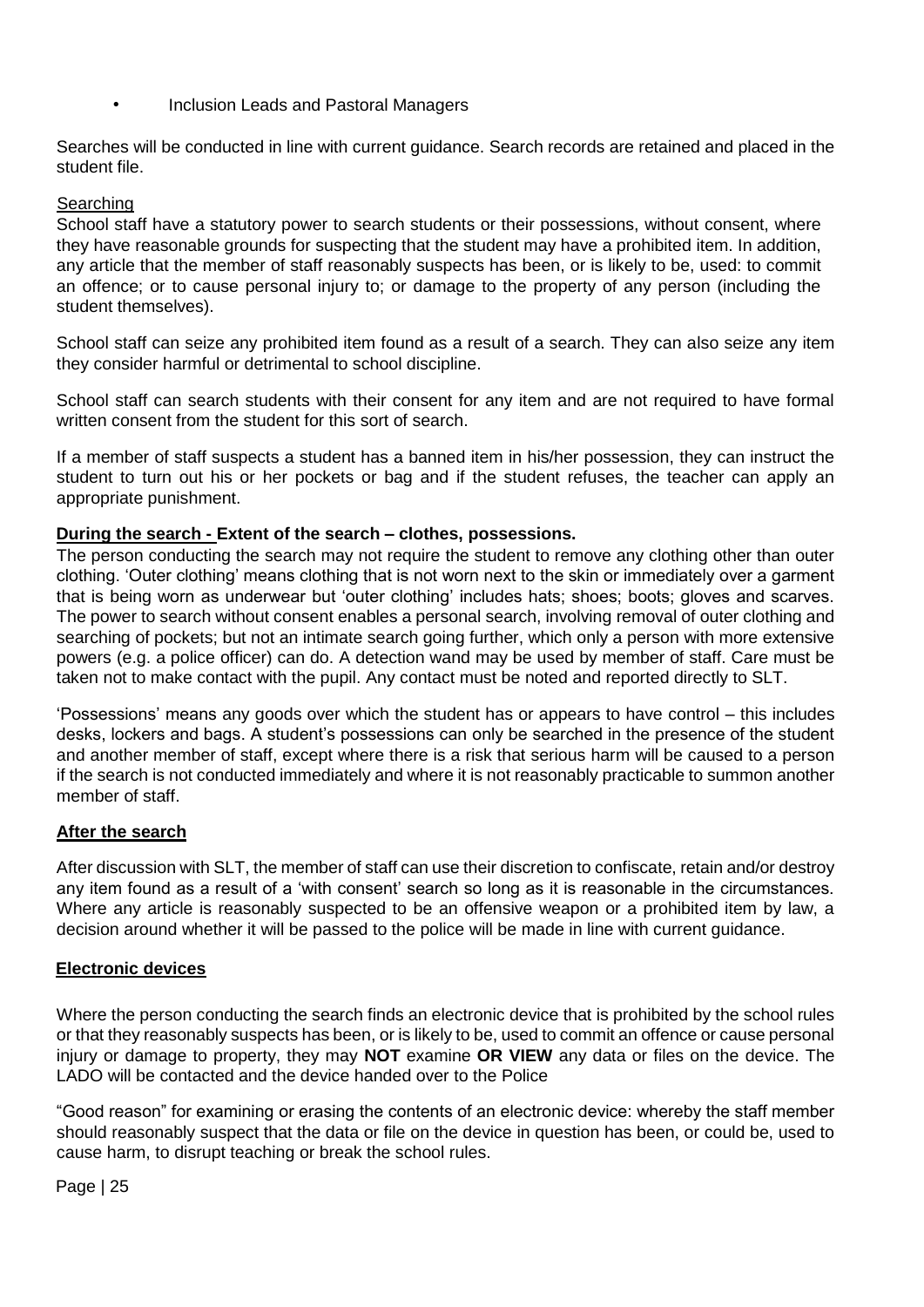If an electronic device that is not allowed by the school rules has been seized and the member of staff has reasonable grounds to suspect that it contains evidence in relation to an offence, they will give the device to the police. Material on the device that is suspected to be evidence relevant to an offence, or that is a pornographic image of a child or an extreme pornographic image, should not be deleted prior to giving the device to the police.

# **Telling parent/ carers and dealing with complaints**

We are not required to inform parent/carers before a search takes place or to seek their consent to search their child.

We will inform the individual student's parent/carers where alcohol, illegal drugs or potentially harmful substances are found, though there is no legal requirement to do so.

Complaints about screening or searching will be dealt with through the normal school complaints procedure.

# **Schools' obligations under the European Convention on Human Rights (ECHR)**

Under article 8 of the European Convention on Human Rights students have a right to respect for their private life. In the context of these particular powers, this means that students have the right to expect a reasonable level of personal privacy. However the right under Article 8 is not absolute, it can be interfered with but any interference with this right must be justified and proportionate.

The powers to search in the Education Act 1996 are compatible with Article 8. A school exercising those powers lawfully should have no difficulty in demonstrating that it has also acted in accordance with Article 8.

# **St Gabriel's RC High School: Appendix 6**

# **Use of reasonable force**

PART 7 of the Education and Inspection Act 2006, Chapter 1, Section 86 (1) outlines the powers of members of school staff to use force.

# **The Act states that:**

"staff may use such force as is reasonable in the circumstances for the purpose of preventing a pupil from doing (or continuing to do) any of the following, namely;

- a) committing an offence,
- b) causing personal injury to, or damage to the property of, any person (including the pupil himself/herself) or prejudicing the maintenance of good order and discipline at the school or among any pupils receiving education at the school, whether during a teaching session or otherwise."

At St Gabriel's RC High School reasonable force will only be used if no alternative can be sought.

Members of staff should be aware of their own personal safety at all times. Staff are reminded that they have an ongoing duty of care and a collective responsibility for maintaining good order and health and safety.